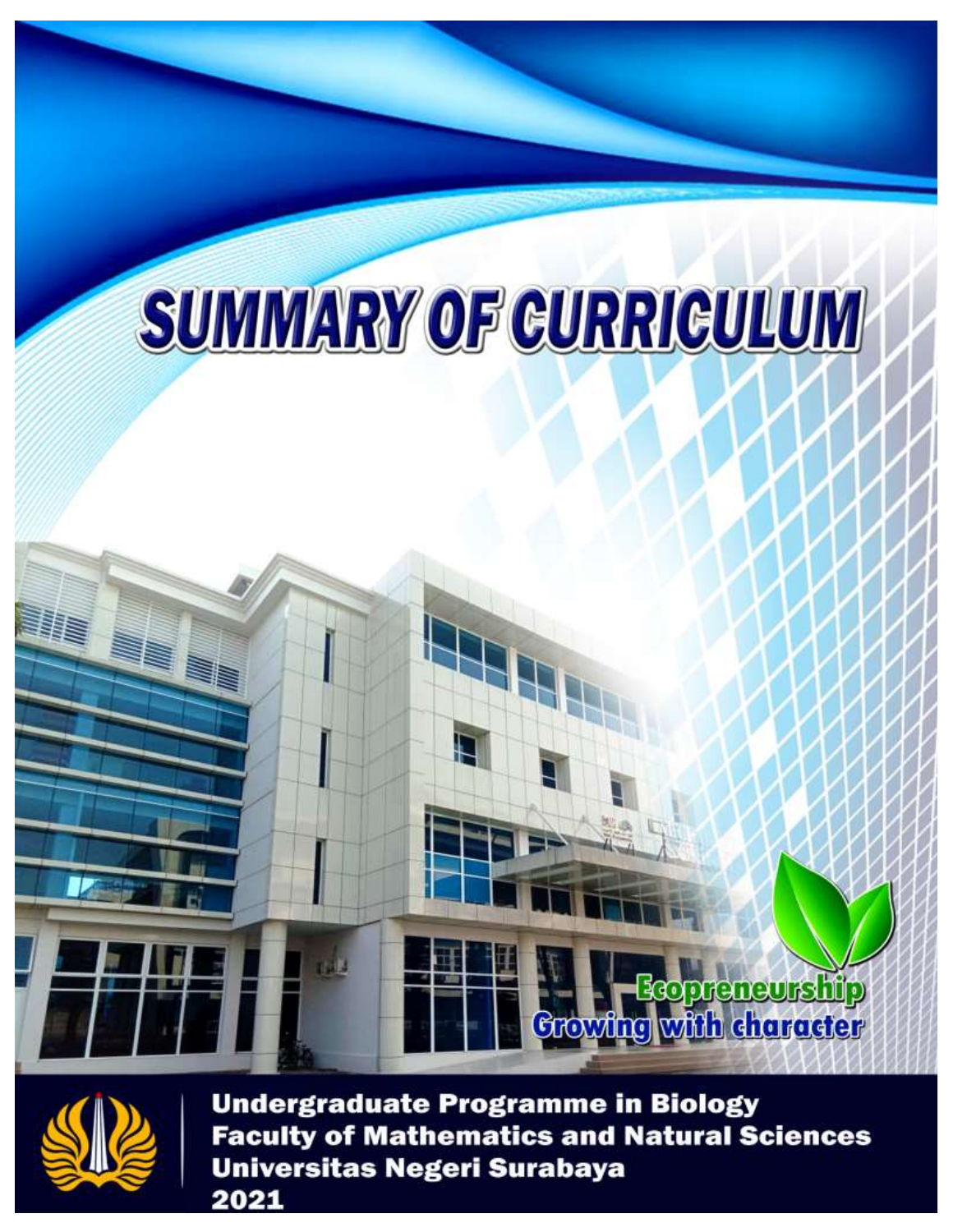# **OBJECTIVE OF THE DEGREE PROGRAM**

# **1. The Vision and Mission of Institution**

# **Vision of Universitas Negeri Surabaya** is as follows:

*Excellent in Education, Strong in Science*

# **Mission of Universitas Negeri Surabaya** are as described in the following:

- (1) To organize education and learning centered on students by using effective learning approaches and technology
- (2) To conduct research in education, natural sciences, social and cultural sciences, arts, and/or sports, and technological development whose findings are beneficial for the development of science and public welfare
- (3) To disseminate science, technology, arts, culture and sports, and research results through community service oriented towards empowering and accustoming society
- (4) To embody Universitas Negeri Surabaya as a center of education not only for primary and secondary education but also for scientific centers based on the noble values of national culture
- (5) To organize autonomous, accountable, and transparent governance for quality assurance and quality improvement.

# **The Vision and Mission of the Faculty**

# **Vision of Mathematics and Natural Science Faculty (FMNS)** are as follows:

*Excellent in Educational Mathematics and Natural Science, Strong in Mathematics and Natural Science Studies*

# **Extended Vision of Mathematics and Natural Science Faculty (FMNS)** are as follows:

- (1) Excellence in mathematics and natural science education innovation.
- (2) Strength not only in mathematics and natural sciences studies and its application but also be able to reinforce mathematics and natural science education (wider mandate).
- (3) Excellence in global competition.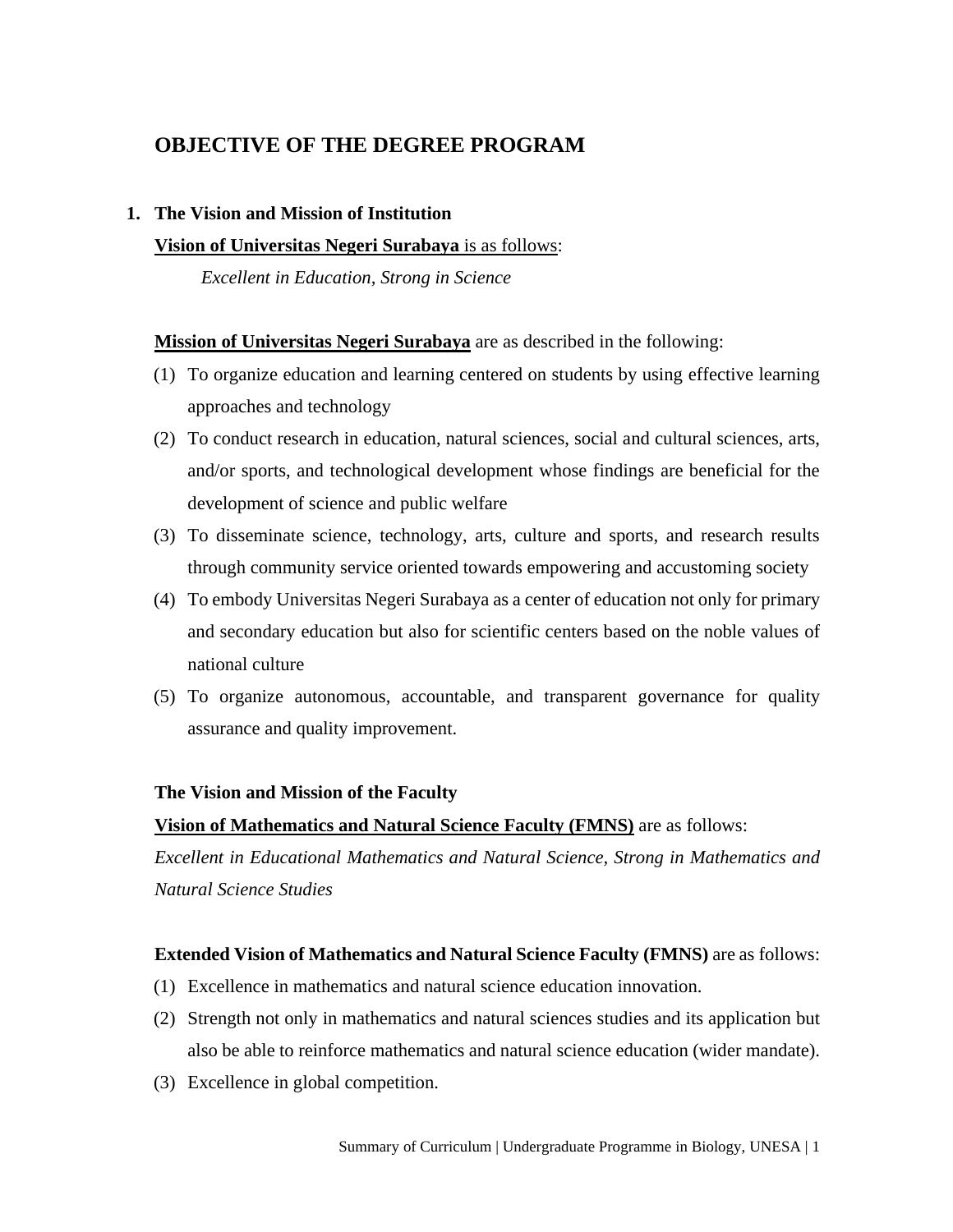(4) Excellence graduates who are environmentally minded and have an entrepreneurial spirit.

The term "excellent" referred to the FMNS Vision means to be innovative, competitive, and always trying to improve quality. The term "strong" means to work systematically, methodically, and objectively, in order to support the excellence of the studies in mathematics and natural sciences.

#### **Mission of FMNS** are as follows**.**

- (1) To organize innovative and research-based mathematics and natural sciences education in order to produce graduates who have environmental insight, an entrepreneurial spirit and global competitiveness.
- (2) To conduct mathematics and natural sciences research in strengthening science that is recognized nationally and internationally as well as strengthening mathematics and natural science education.
- (3) To organize research-based community service for supporting the community welfare.
- (4) To build a strong network with stakeholders for improving the quality and image of FMNS.
- (5) To organize autonomous, credible, fair, accountable, and transparent governance for quality assurance and quality improvement in FMNS.

Based on vision and mission, the **objectives of FMNS UNESA** are:

- a) To produce graduates of MNS and MNS education who have environmental insight, entrepreneurial spirit, and global competitiveness.
- b) To produce MNS research and MNS education products to strengthen MNS and MNS education.
- c) The implementation of research-based community service program to support community welfare.
- d) To build a strong collaboration with stakeholders for improving the quality and image of FMNS.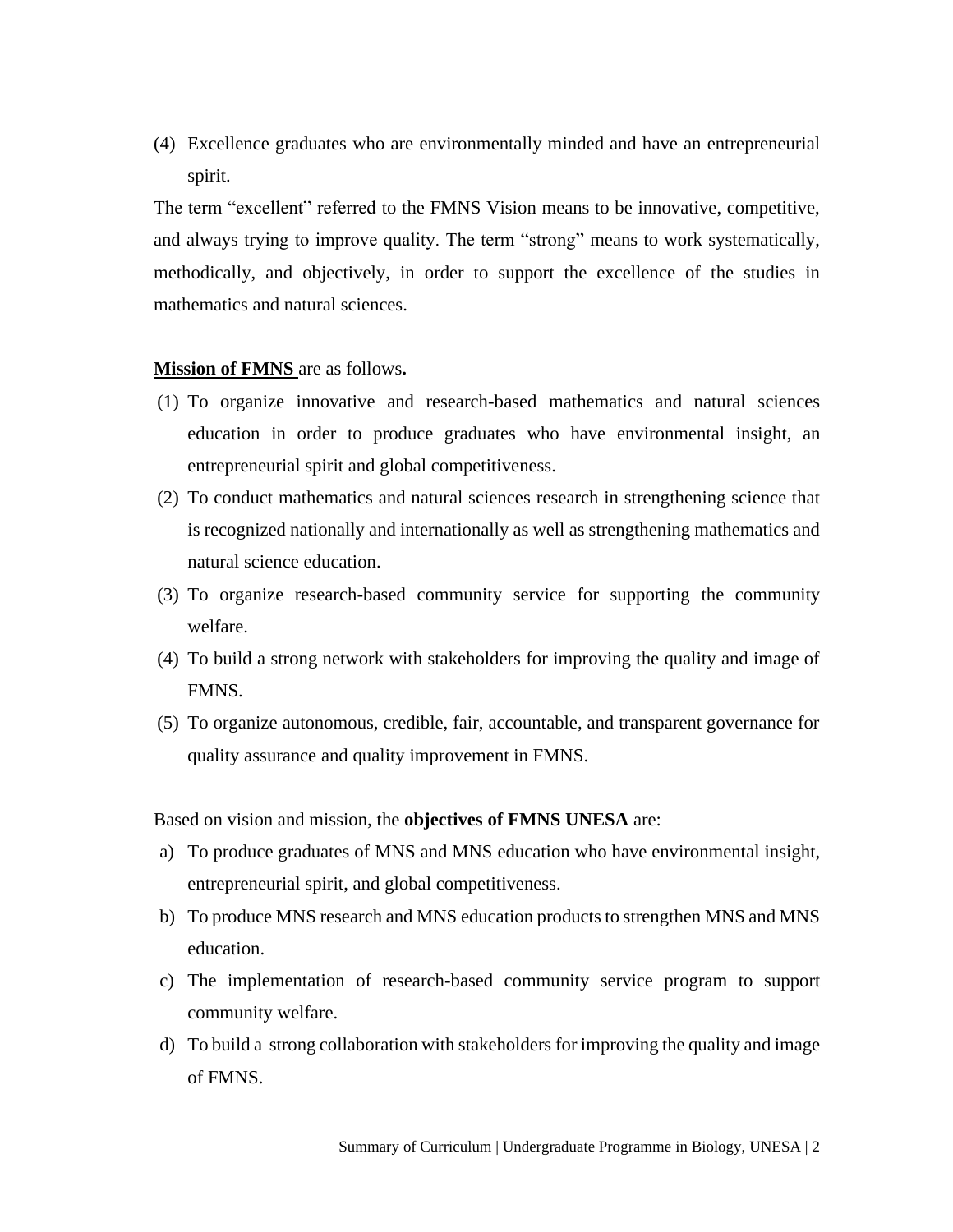e) To build a system in FMNS that is autonomous, credible, fair, accountable, and transparent for quality assurance and quality improvement.

#### 2. **Program Educational Objectives (PEO)**

As biologist is one of the pillars of in the development of modern technology, the quality of how biology is studied and developed need to be improved in accordance with the effort to increase the skills associated with deeper learning, which is based on mastering skills such as analytic reasoning, complex problem solving, and teamwork, as described in 21<sup>st</sup> Century skills. These skills are trusted to be the factors of being success in  $21<sup>st</sup>$  century, which covers skills, abilities, and learning dispositions that have been identified as requirements for success in  $21<sup>st</sup>$  century society and workplaces by educators, business leaders, academics, and government agencies. This is part of a growing international movement that focuses on the skills needed for students to be mastered in preparation for success in a fast-changing digital society.

Achievements expected by study programs of graduates are professional, academic, and social accomplishment. Professional accomplishment is an ability possessed by students according to the area of expertise that characterizes the study program or graduate profile. The Biology Study Program to produce graduates as **Professionals in Academic**, **Researcher Assistant**, **Practitioner**, and **Entrepreneur.** The determination of the graduate profile is based on the evaluation results of the tracer study.

Tracer study for graduates of Biology study program showed that in the last 5 years, graduates work as academician (52%), practitioners (32%), entrepreneurs (11%), and researcher assistants (6%). Tracer study is in line with the profile of Biology study program. Graduates working as academicians have occupations as instructors both in universities and schools, laboratory staff both in universities and schools, tutors in tutoring agencies, while graduates working as practitioners have occupation as quality control analyst, company staffs, and office and banking staffs.

Academic accomplishment is the ability to always develop through further study. The PEO in the Biology study program also includes the academic component of accomplishment, which is the ability to lifelong learning and the ability to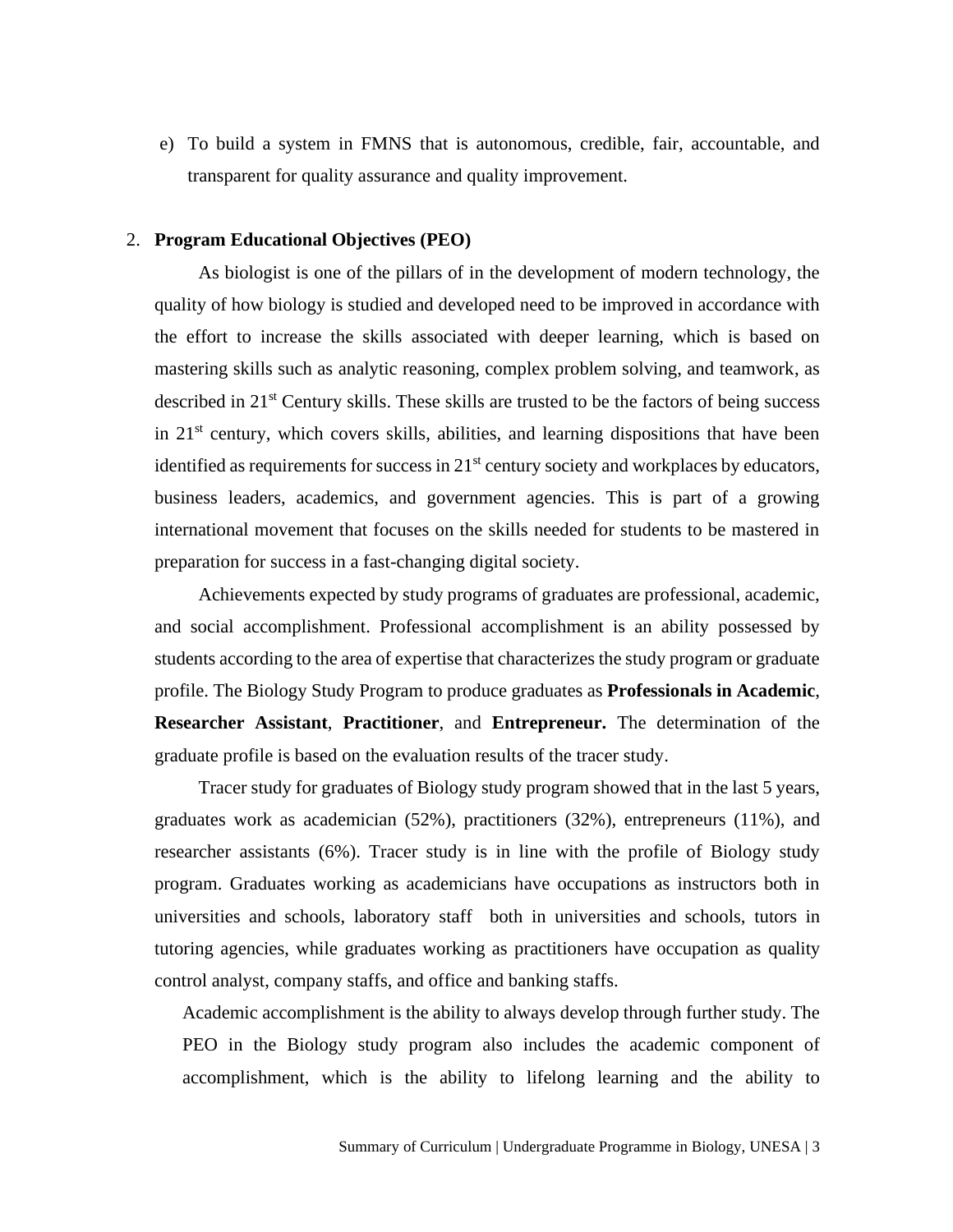communicate in professional activities. In the PEO Biology study program also includes components of Social accomplishment, namely social skills and leadership.

The PEO of The Undergraduate Programe of Biology is the following.

Mastery of basic concepts of biology, natural resources, and environment and ability to apply them to solve various biological issues in professional work;

Ability to manage natural resources and environment, and develop biological products according to to strengthen bioecopreneurship;

Mastery over scientific method to analyze biological issues and its application, work systematically and methodically;

Have ethics, responsibility, leadership, and environmental insight;

Ability to develop self in biological intelligence and skills both formally and informally, and communicate in professional activity.

These objectives strongly support the national competences framework for undergraduate education and are consistent with the mission of FMNS and Unesa. Such a consistency is realized by producing graduates with a strong ability to comprehend and to master biology knowledge and their application in real-life problem. Formulated PEOs are also in sync with  $6<sup>th</sup>$  level National Qualification Framework (KKNI), which is the framework for general bachelor level in Indonesia, as indicated in table 1.

|                  |                                                                                                                                                                                          | 6th Level KKNI competence*                                                                                                                                     |                                                                                                                                                                                          |                                                                                                                                                                    |
|------------------|------------------------------------------------------------------------------------------------------------------------------------------------------------------------------------------|----------------------------------------------------------------------------------------------------------------------------------------------------------------|------------------------------------------------------------------------------------------------------------------------------------------------------------------------------------------|--------------------------------------------------------------------------------------------------------------------------------------------------------------------|
| PEO No.          | Capable<br><sub>of</sub><br>apply<br>science, technology, and<br>his/her<br>within<br>art<br>expertise and adaptable<br>situations<br>various<br>to<br>faced during solving a<br>problem | $in$ -depth<br>Mastering<br>general and specific<br>theoretical concepts of<br>certain knowledge and<br>capable of formulating<br>problem-solving<br>procedure | Capable of<br>taking<br>decision<br>strategic<br>based on information<br>and data analysis as<br>well<br>providing<br>as<br>direction in choosing<br>alternative<br>several<br>solutions | for<br>Responsible<br>his/her own jobs and<br>can be assigned to<br>take responsibility of<br>attainment<br>the<br><sub>of</sub><br>organization's<br>performances |
| PEO <sub>1</sub> | S                                                                                                                                                                                        | S                                                                                                                                                              | <b>NS</b>                                                                                                                                                                                | <b>NS</b>                                                                                                                                                          |
| PEO <sub>2</sub> | S                                                                                                                                                                                        | S                                                                                                                                                              | <b>NS</b>                                                                                                                                                                                | S                                                                                                                                                                  |
| PEO <sub>3</sub> | S                                                                                                                                                                                        | S                                                                                                                                                              | S                                                                                                                                                                                        | S                                                                                                                                                                  |
| PEO <sub>4</sub> | <b>NS</b>                                                                                                                                                                                | <b>NS</b>                                                                                                                                                      | S                                                                                                                                                                                        | S                                                                                                                                                                  |
| PEO <sub>5</sub> | S                                                                                                                                                                                        | S                                                                                                                                                              | S                                                                                                                                                                                        | S                                                                                                                                                                  |

Table 1. Correlation of Program Educational Objectives to 6<sup>th</sup> level (bachelor) of the National Qualification Framework (KKNI)

\*) S: Strongly related, NS: Not strongly related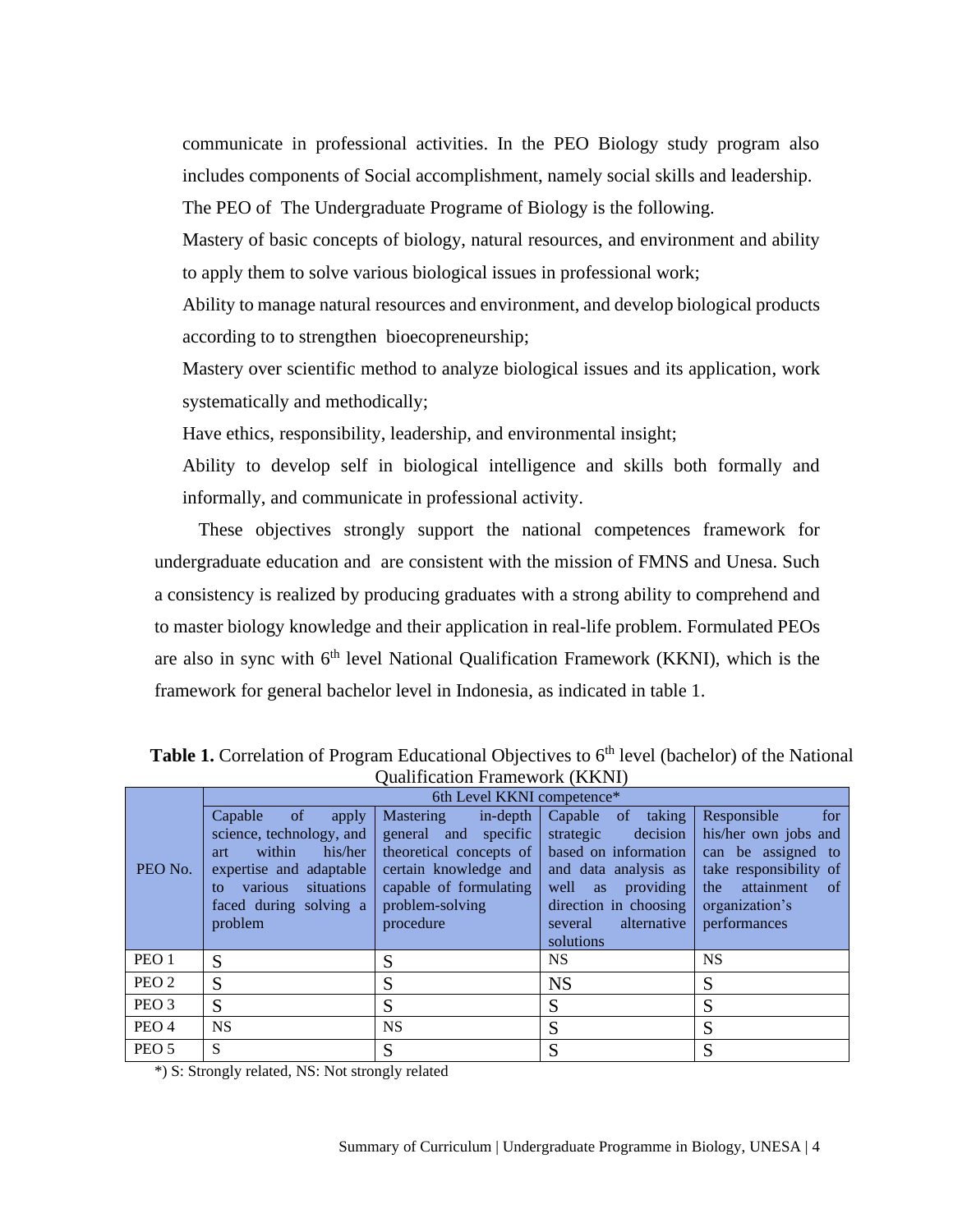#### **3. Program Learning Outcomes (PLOs)**

Biology undergraduate program in FMNS, Unesa sets the program learning outcomes (PLO) for the graduates as presented in Table 2. This PLO consists of 4 aspects, namely aspects of knowledge, aspects of skills, aspects of competence, and aspects of attitude. These four aspects are aspects that are in accordance with the demands of the KKNI which are used as a basis for curriculum development in the biology study program and refer to KOBI as an association of biology study programs in Indonesia. For the aspect of knowledge refers to the formulation of KOBI, while the aspects of specific competencies are formulated by the Biology Study Program in accordance with the specifics of the study program and graduate profile, while general competencies and attitudes are formulated based on KKNI.

The development of mastery of knowledge, contains understanding, namely: (1) mastery of knowledge about biological principles (for example: the concept of species, population, genes), (2) mastery of knowledge about the application concept in the field of biology (for example: the concept of applying analytical methods vegetation for the conservation of biological resources), (3) mastery of the latest biological knowledge to support as a young researcher, research development / quality control, and entrepreneurs in the field of biology, (4) mastery of knowledge about the basic principles of the application of devices for analysis and synthesis in the field of Biology (for example: the basic principle of application of a microscope).

| PL O                                                                        |        |
|-----------------------------------------------------------------------------|--------|
| Demonstrate basic knowledge of biology relevant to science and              | $KN-1$ |
| mathematics to understand current scientific phenomena and issues and       |        |
| apply them in problem solving.                                              |        |
| Demonstrate basic knowledge of cell and molecular biology, organismal       | $KN-2$ |
| biology, ecology and evolution to analyze current biological issues.        |        |
| Apply biological knowledge and technology for solving natural resource      | $KN-3$ |
| and environmental problems both in the laboratory and in real practice that |        |
| supports the profession and or entrepreneurship.                            |        |
| Demonstrate the basic principles of software applications and instruments,  | $KN-4$ |
| standard analytical methods, and synthesis in biology                       |        |

**Table 2.** PLO of The Undergraduate Program of Biology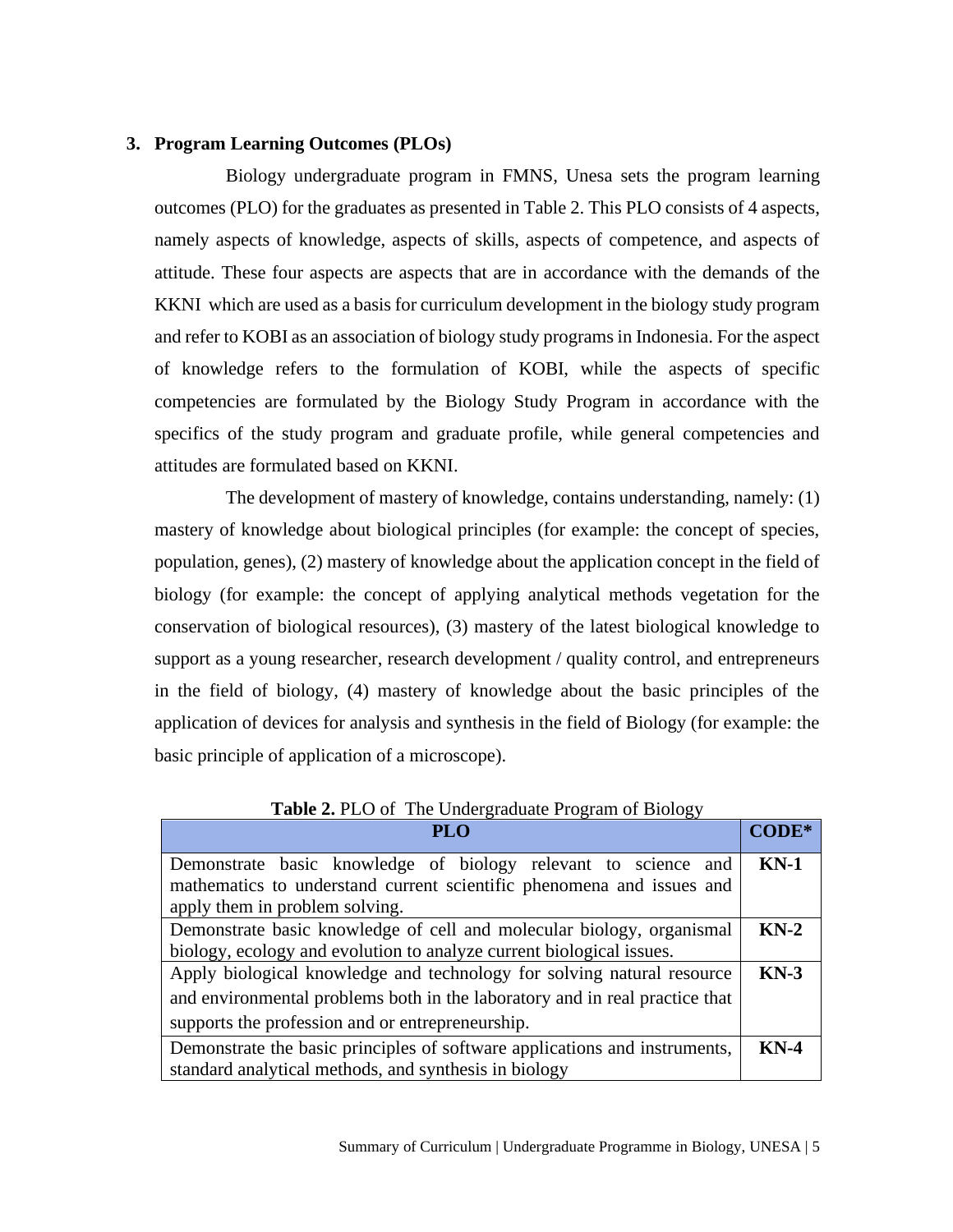| <b>PLO</b>                                                                     | CODE*   |
|--------------------------------------------------------------------------------|---------|
| Work independently in laboratory to develop relevant skills by applying        | $SC-1$  |
| bioethics and occupational safety                                              |         |
| Design and conduct experiments in the field of biology, manage, analyze,       | $SC-2$  |
| interpret, document and store data                                             |         |
| research, to manage living natural resources                                   |         |
| Apply transferable skills in biology to develop ecopreneurship (eco-           | $SC-3$  |
| innovation, eco-opportunity, eco-commitment).                                  |         |
| Communicate scientific ideas, both orally and in writing using appropriate     | $GC-1$  |
| communication media as targeted, as a provision for lifelong learning for      |         |
| academic self-development.                                                     |         |
| Apply logical, critical, systematic, and innovative thinking in the context of | $GC-2$  |
| developing or implementing science and / or technology in accordance with      |         |
| their field of expertise                                                       |         |
| Work independently both as individuals and in groups, and responsibly in       | $ATS-1$ |
| completing tasks in classes, laboratories, and in the field.                   |         |
| Able to demonstrate the religious and cultural values of the nation, as well   | $ATS-2$ |
| as academic ethics in carrying out their professional duties                   |         |

 \*) KN : Knowledge, SC : Specific competences, GC: General competences, AT : Attitude and Social competence

Correlation of PLOs to each PEOs and PLOs to ASIIN competences are

presented in Table 3 and Table 4 respectively.

|            |   |                | III FIVIINS, UINESA |                |              |
|------------|---|----------------|---------------------|----------------|--------------|
| <b>PLO</b> |   |                | PEOs Number*        |                |              |
| Code       |   | $\overline{2}$ | 3                   | $\overline{4}$ | 5            |
| $KN-1$     | V | X              | X                   | X              | $\mathbf{V}$ |
| $KN-2$     | V | X              | X                   | X              | V            |
| $KN-3$     | V | X              | V                   | X              | X            |
| $KN-4$     | X | X              | V                   | X              | X            |
| $SC-1$     | X | X              | X                   | $\mathbf{V}$   | $\mathbf{V}$ |
| $SC-2$     | V | $\mathbf X$    | V                   | $\mathbf{V}$   | X            |
| $SC-3$     | X | V              | X                   | V              | X            |
| $GC-1$     | X | X              | X                   | X              | $\mathbf{V}$ |
| $GC-2$     | V | V              | X                   | X              | V            |
| $AT-1$     | X | X              | X                   | V              | X            |
| $AT-2$     | V | X              | X                   | V              | V            |

**Table 3.** Correlation between the PEOs and PLOs of Undergraduate Program of Biology in FMNS, UNESA

\*)  $V =$  correlated ;  $X =$  not correlated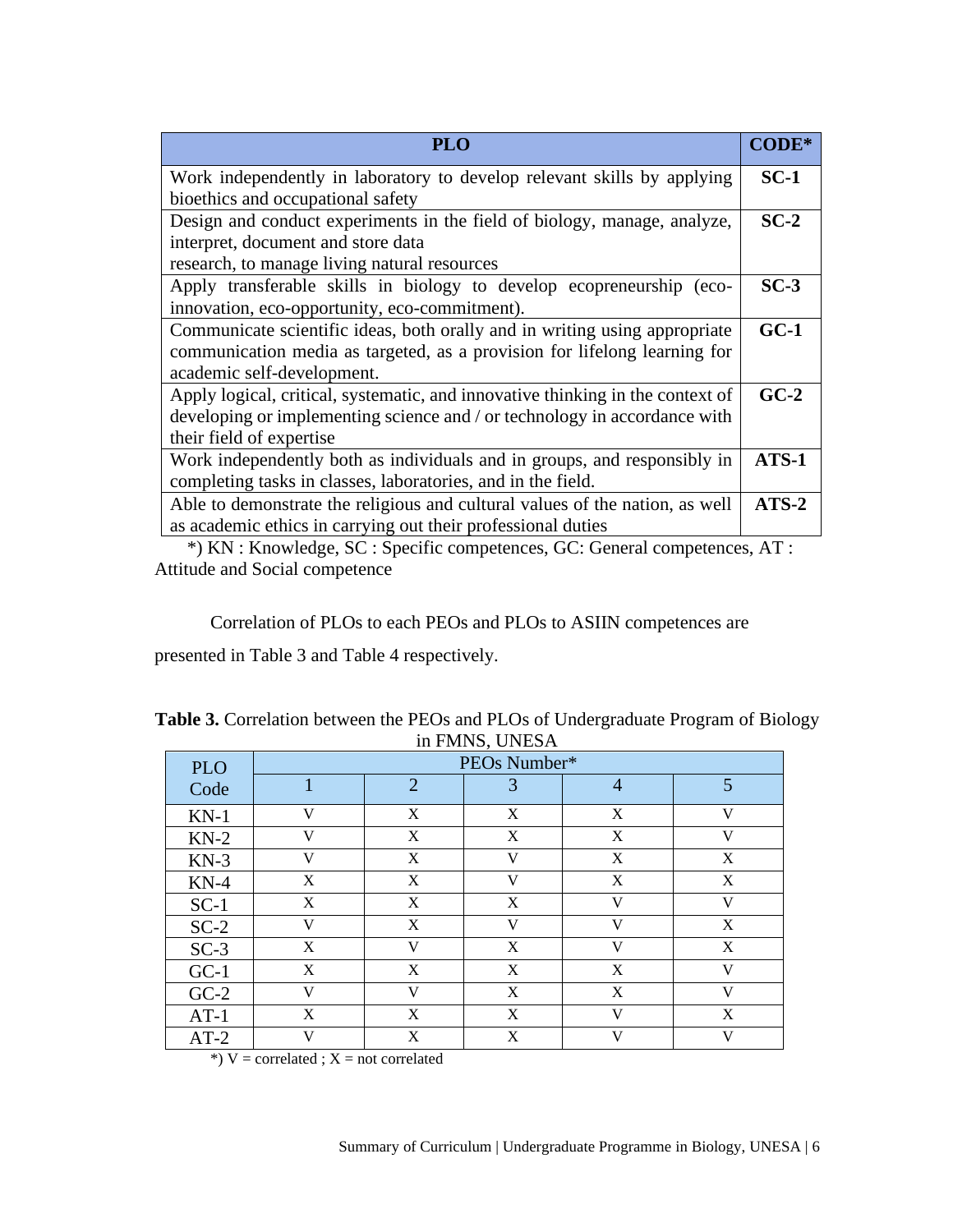| <b>SPECIALIST</b>                                                                                                      | <b>PLO Code</b> |          |          |          |          |          |        |        |        |        |        |  |  |
|------------------------------------------------------------------------------------------------------------------------|-----------------|----------|----------|----------|----------|----------|--------|--------|--------|--------|--------|--|--|
| <b>COMPETENCES</b>                                                                                                     | $KN-1$          | $KN-2$   | $KN-3$   | $KN-4$   | $SC-1$   | $SC-2$   | $SC-3$ | $GC-1$ | $GC-2$ | $AT-1$ | $AT-2$ |  |  |
| have acquired sound<br>fundamental biology<br>relevant knowledge of<br>mathematics and the<br>natural sciences         | Relevant        |          |          |          |          |          |        |        |        |        |        |  |  |
| have sound knowledge<br>of the fundamentals of<br>molecular, cell and<br>organismic biology                            |                 | Relevant |          |          |          |          |        |        |        |        |        |  |  |
| have gained<br>methodological<br>competence in bio<br>sciences and are also<br>able to apply this in other<br>contexts |                 |          |          | Relevant |          |          |        |        |        |        |        |  |  |
| are able to carry out<br>practical work in labs<br>and outdoors<br>independently as well as<br>handle organisms        |                 |          | Relevant |          | Relevant |          |        |        |        |        |        |  |  |
| have relevant knowledge<br>of safety and<br>environmental issues as<br>well as the associated<br>legal fundamentals    |                 |          | Relevant |          |          |          |        |        |        |        |        |  |  |
| have gained sound<br>knowledge in at least one<br>special life science area<br>of the degree programme                 |                 |          |          |          |          | Relevant |        |        |        |        |        |  |  |

# **Table 4.** Correlation of ASIIN SSCs and GSCs to PLOs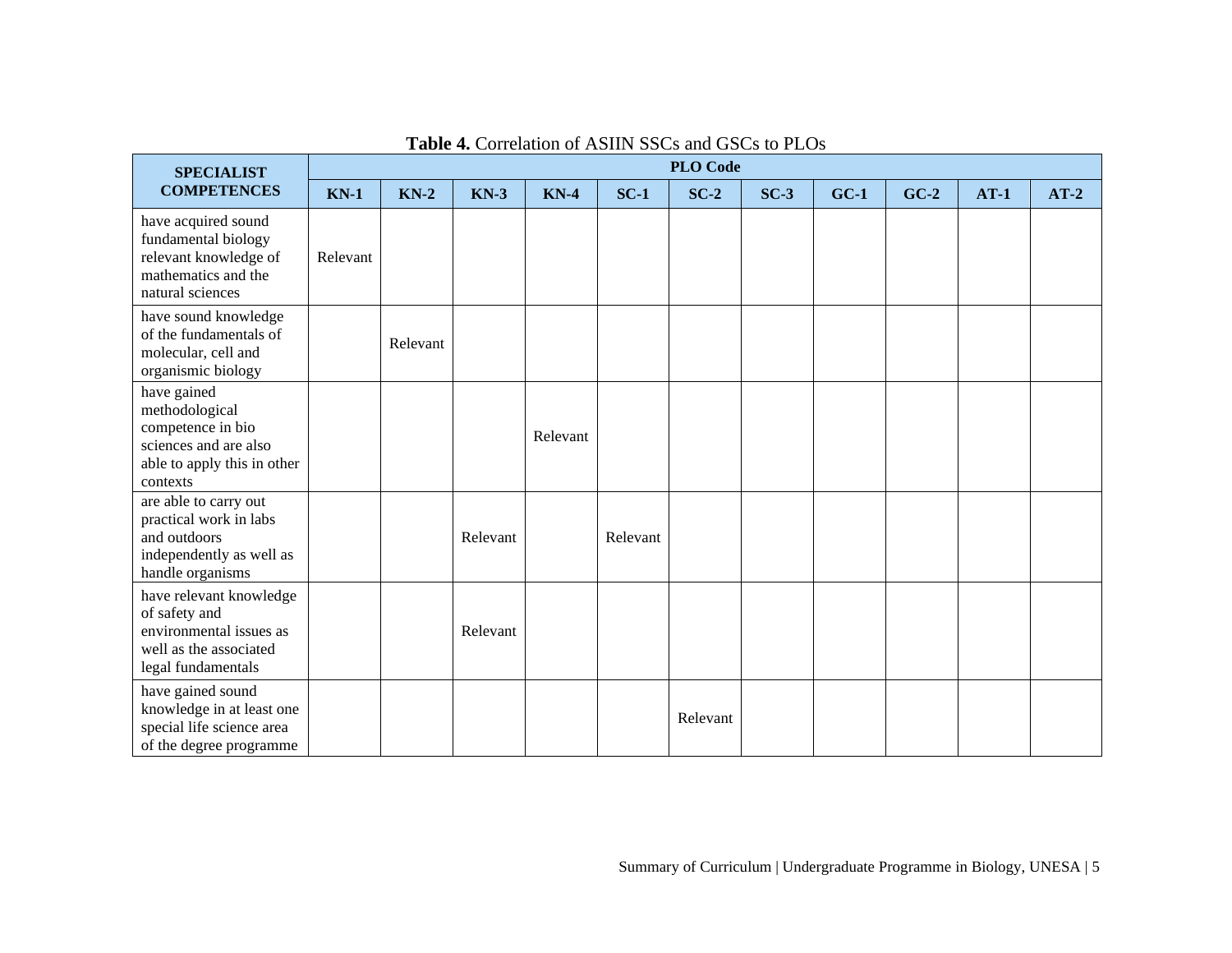| <b>SPECIALIST</b>                                                                                                                                                             | <b>PLO Code</b> |        |          |        |        |          |          |          |          |          |          |  |
|-------------------------------------------------------------------------------------------------------------------------------------------------------------------------------|-----------------|--------|----------|--------|--------|----------|----------|----------|----------|----------|----------|--|
| <b>COMPETENCES</b>                                                                                                                                                            | $KN-1$          | $KN-2$ | $KN-3$   | $KN-4$ | $SC-1$ | $SC-2$   | $SC-3$   | $GC-1$   | $GC-2$   | $AT-1$   | $AT-2$   |  |
| are able to recognise and<br>solve subject relevant<br>problems                                                                                                               |                 |        | Relevant |        |        | Relevant |          |          |          |          |          |  |
| are able to solve life<br>science problems and<br>present the results.                                                                                                        |                 |        |          |        |        |          | Relevant |          |          |          |          |  |
| <b>SOCIAL</b><br><b>COMPETENCES</b>                                                                                                                                           |                 |        |          |        |        |          |          |          |          |          |          |  |
| have trained conceptual,<br>analytical and logical<br>thinking                                                                                                                |                 |        |          |        |        |          |          |          | Relevant |          |          |  |
| have an awareness of<br>possible social, ethical<br>and environment-related<br>effects of their actions                                                                       |                 |        |          |        |        |          |          |          |          | Relevant |          |  |
| have acquired<br>communication skills,<br>also in a foreign<br>language and can<br>communicate scientific<br>information to experts<br>and laypersons in a<br>suitable manner |                 |        |          |        |        |          |          | Relevant |          |          | Relevant |  |
| have a capacity for<br>teamwork, also on an<br>intercultural basis                                                                                                            |                 |        |          |        |        |          |          |          |          | Relevant |          |  |
| have acquired lifelong<br>learning strategies.                                                                                                                                |                 |        |          |        |        |          |          | Relevant |          |          |          |  |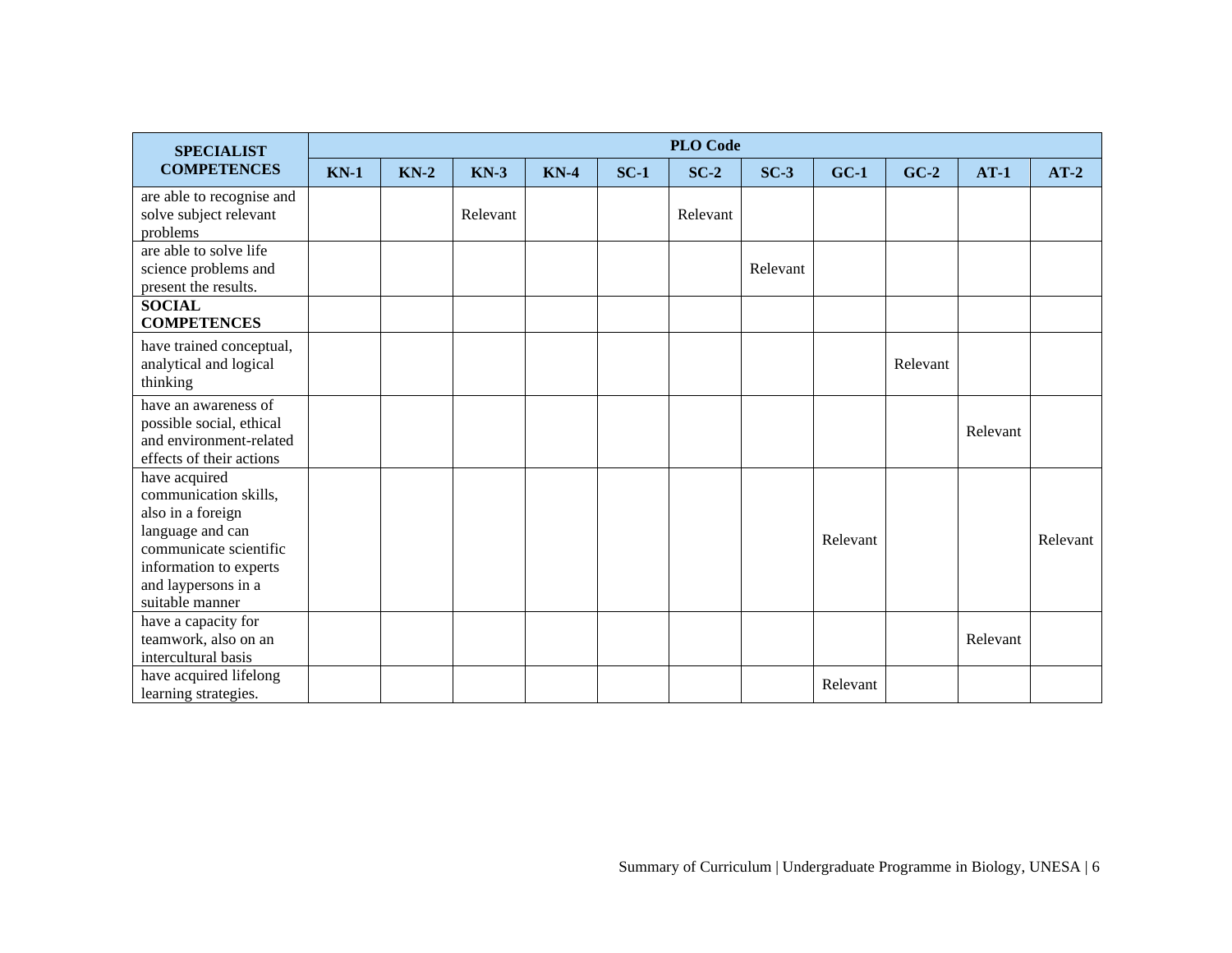# **PROGRAM STRUCTURE**

#### **1. The Curriculum**

The Undergraduate program in Biology of FMNS Universitas Negeri Surabaya has a degree of Bachelor of Science (Sarjana Sains or S.Si), in which students can explore some specific areas or fields in biology.

In the field of biological studies, this branch of natural science studies the organisms' system of living things which includes the study of the structure, processes, diversity and continuity of these systems. The study of biology is explored in: (1) Cell and Molecular Biology that studies the organization of living things at the cellular and subcellular level, (2) Physiology studies the processes that occur in living things systems, (3) Genetics that studies the substance of genes and its inheritance processes to ensure the survival of living body systems, (4) Structure and Development that studies individuallevel organizations and ontogenic changes in the organization, (5) Biosystematics and Evolution that studies the diversity of living things and their phylogenic history, and (6) Ecology study the organization of individual interactions from the level of population, community, ecosystem to the biosphere.

The curriculum is developed to achieve the vision, the mission, and the goals set. It must accommodate the whole educational objectives by taking into account the characteristics of Unesa as a local learning setting that is realized in the learning outcomes of study programs. In addition, the curriculum of Biology Study Program must be able to provide a learning experience for students to achieve the expected competencies and selfdevelopment, both now and in the future. Therefore, the curriculum of The Undergraduate Program of Biology is expected to be able to answer the demands of the needs in the field. Some issues considered in the preparation and development of this curriculum are as follows.

- 1. Indonesian National Qualification Framework (KKNI: Kerangka Kualifikasi Nasional Indonesia);
- 2. National Standards for Higher Education;
- 3.  $21<sup>st</sup>$  century skills needed, namely critical thinking and problem solving, creative and innovative, communication, and collaboration;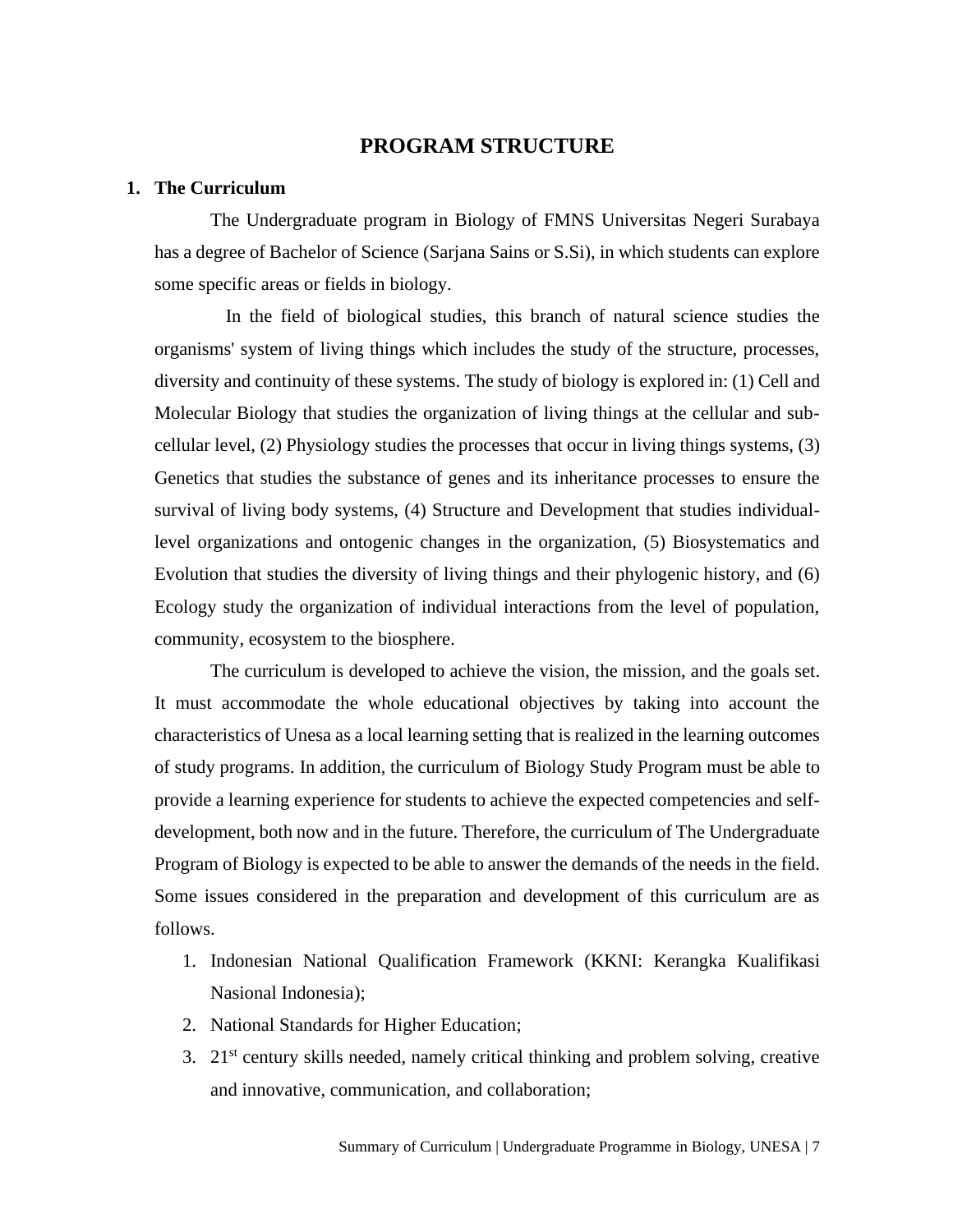- 4. Indonesia Biology Consortium (KOBI) regulation dan framework;
- 5. The ASEAN Economic Community since 2015;
- 6. The importance of literacy, according to the Law of Ministry of Education (Permendikbud No. 23 of 2015) concerning the improvements of manners;
- 7. The development of global community dynamics that need to be anticipated for its development to prepare reliable Indonesian human resources, such as the challenges of the ASEAN Free Trade Area (AFTA), the Word Trade Organization (WTO), and the Asia Pacific Economic Cooperation (APEC).

Furthermore, the current curriculum adopts new paradigm of education, which are out-comes based education, learner-centered learning, continuous improvement, and international benchmarking and accreditation. The curriculum is periodically updated every five years by following the development processes of the curriculum considering some principles of the curriculum development. This is shown in the following chart.



**Figure 1**. Principles of curriculum development

The Undergraduate Program in Biology (Bachelor of Science) is managed by Faculty of Mathematics and Natural Sciences, Universitas Negeri Surabaya (FMNS-Unesa). The Undergraduate Program in Biology conducted learning to produce graduates with mastery both conventional and modern biological concepts, skills to solve daily issues, and entrepreneurship passion who are able to compete globally to strive for well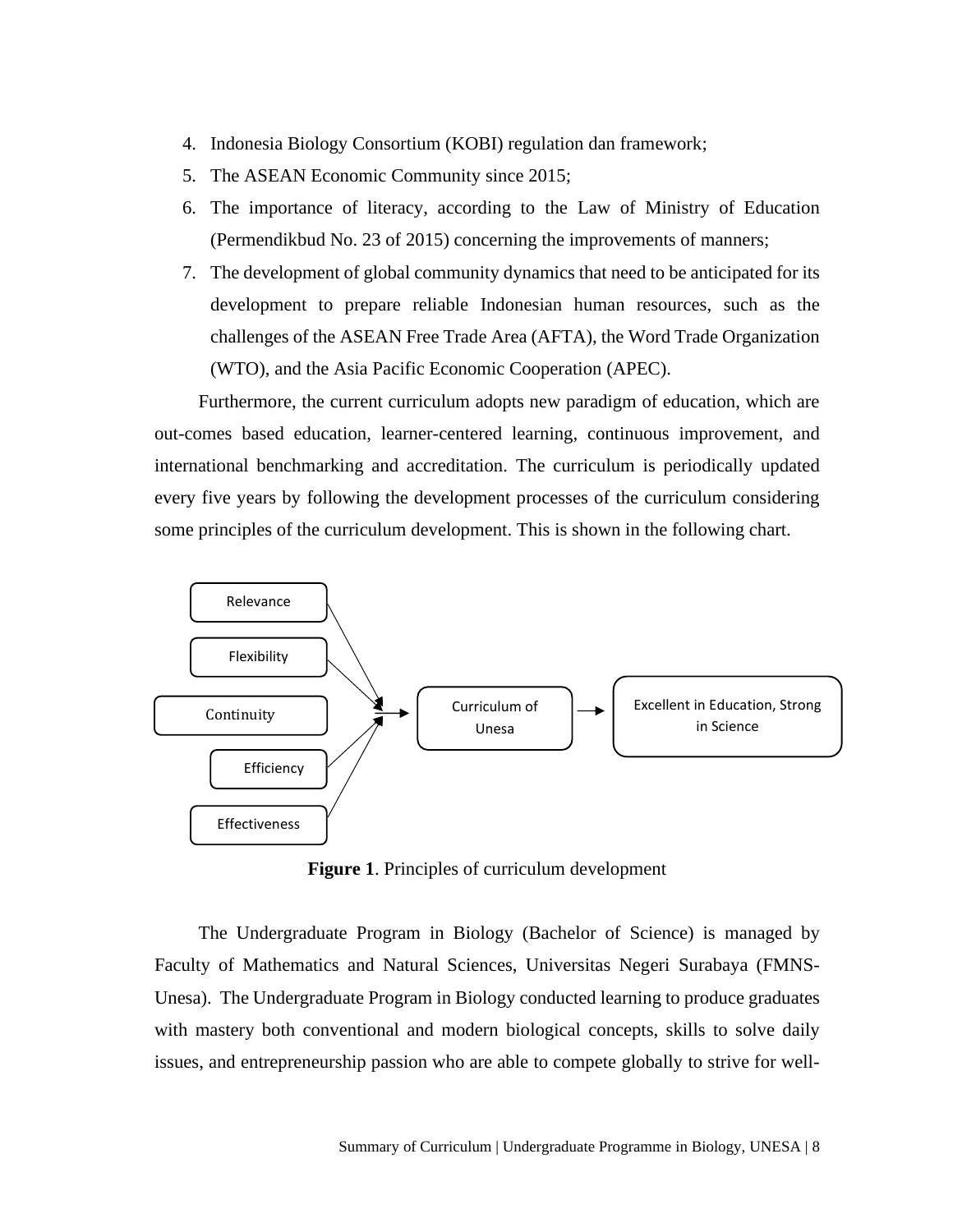being. To produce the expected graduates, development of suitable curriculum in accord to up-to-date science and technology. Curriculum as direction and purpose of development have dynamic in order to reach the expected aim. This dynamic is a consequence of society development that should be accommodated.

Higher education curriculum is developed by referring to National Standard of Higher Education for respective Study Program which encompass intellectual intelligence, morality, and skills. Universitas Negeri Surabaya regulates curriculum development in **Academic Policy** of Universitas Negeri Surabaya as established in Rector Decree No. 466/UN38/HK/DT/2016, which then revised to be Academic Policy of UNESA with Rector Decree No. 340/UN38/HK/KP/2016 to conform with newest law and regulation on higher education; Permenristekdikti No. 44 year 2015 on National Standard of Higher Education.

The purpose of education in Unesa and Faculty of Mathematics and Natural Sciences become the fundamentals in defining education purpose of respective study programs and courses. Learning outcomes and graduate profile of Biology Study Program are further described in vision, mission, and aim as reflected in Program Educational Outcomes (PEOs) and Program Learning Outcomes (PLOs).

To complete the learning program, students should take 144 credit units (CU) comprising 122 CU as a compulsory courses and 22 CU as an elective course.

| <b>CU</b> compulsary<br><b>courses</b> | CU                             | <b>Note</b>                                                                                                                                  |
|----------------------------------------|--------------------------------|----------------------------------------------------------------------------------------------------------------------------------------------|
| CU of compulsory<br>courses            | 122 /<br>193,98<br><b>ECTS</b> | The CU courses are distributed into 43<br>compulsory courses.                                                                                |
| CU of elective<br>courses              | 22/<br>34,32<br><b>ECTS</b>    | There are 100 available credit unit which<br>is distributed into 50 elective courses and<br>students should take at least 22 course<br>unit. |
| Total                                  | 44                             |                                                                                                                                              |

**Table 5.** Compulsory and elective courses in Biology, UNESA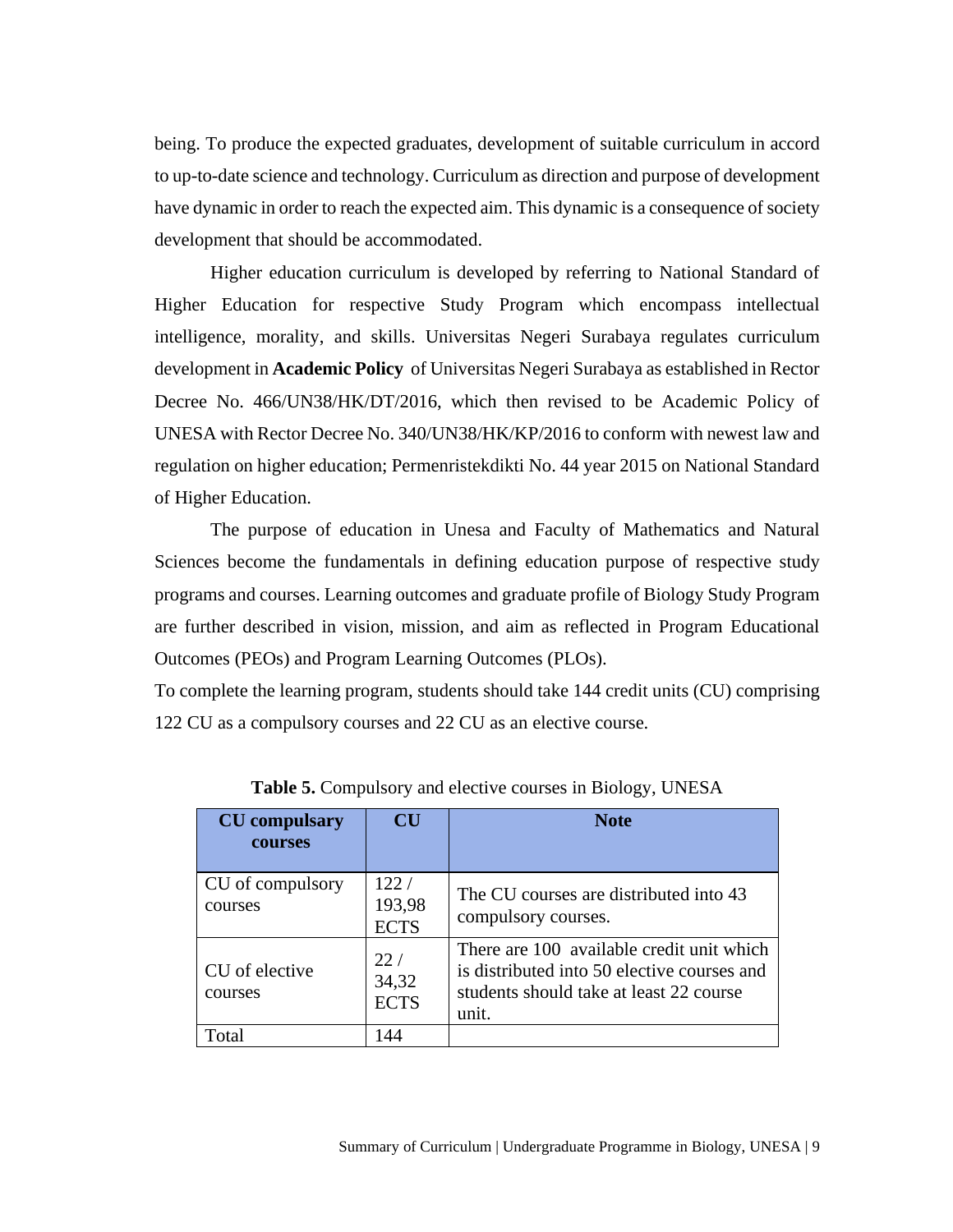

**Figure 2.** Model of Curriculum Structure of The Undergraduate Program in Biology

Curriculum implementation can be seen from graduate response during tracer study, which showed that 69% of all graduates works in biology-related field, indicating that curriculum in Biology study program is relevant and adaptable to be applied.

#### **2. Program Structure**

Curriculum accommodates courses that support attainment of graduate competences and enable freedom to students to broaden knowledge and deepen proficiency based on their interest. Curriculum is equipped with course description (Academic Guidebook), Learning Plan, and learning evaluation.

Before courses in curriculum of Biology Study Program are formulated, topics are predetermined from competences/Learning Outcomes. Determination of topics are aimed to fulfill and cover all element in Learning Outcomes with degrees of freedom over knowledge and mastery. Development of topics result in course concepts, formulation, and weight of course credits. Courses in every term are organized systematically and analysis of relationship among courses is required. Based on the topic that has been compiled and determined the mapping in each semester, further developed courses and determined the amount of credit. Development of courses based on topics is listed in Table 6.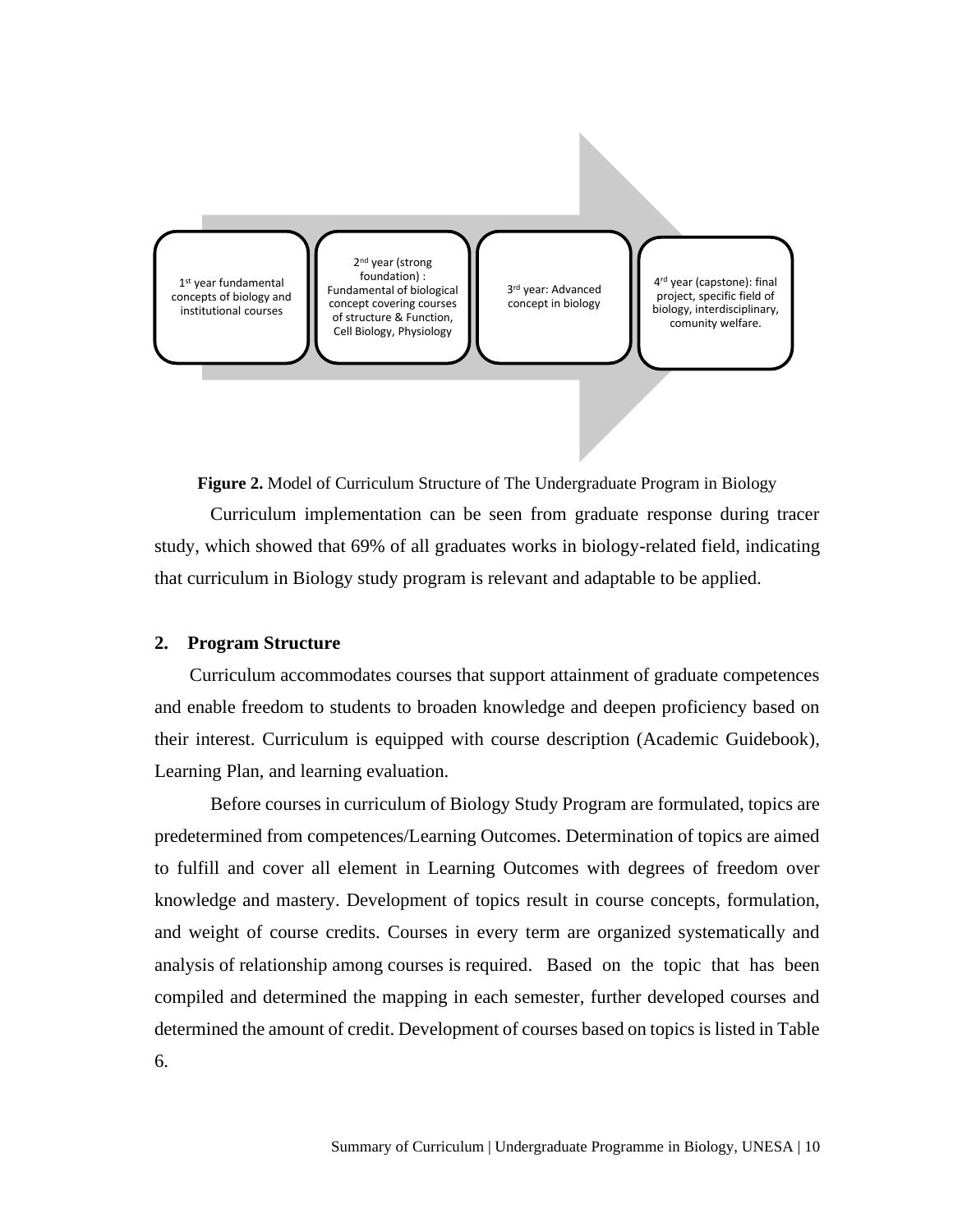# **Table 6.** Relationship of PLO and Courses

| <b>No</b>      | <b>Course Code</b> | <b>Courses</b>                                       | <b>Credit Units</b> | <b>Specific</b><br><b>Knowledge</b><br><b>Competences</b><br><b>Term</b> |                  |                              |                              |                 |                 |                 |                              | <b>General</b><br><b>Competences</b> |                              | <b>ATTITUTE</b>  |                  |
|----------------|--------------------|------------------------------------------------------|---------------------|--------------------------------------------------------------------------|------------------|------------------------------|------------------------------|-----------------|-----------------|-----------------|------------------------------|--------------------------------------|------------------------------|------------------|------------------|
|                |                    |                                                      |                     |                                                                          | PLO <sub>1</sub> | <b>PLO</b><br>$\overline{2}$ | <b>PLO</b><br>$\overline{3}$ | <b>PLO</b><br>4 | <b>PLO</b><br>5 | <b>PLO</b><br>6 | <b>PLO</b><br>$\overline{7}$ | <b>PLO</b><br>8                      | <b>PLO</b><br>9 <sup>°</sup> | <b>PLO</b><br>10 | <b>PLO</b><br>11 |
|                | 4620103073         | General physics                                      | 3                   | 1                                                                        |                  |                              |                              |                 |                 |                 |                              |                                      |                              |                  |                  |
| $\overline{2}$ | 1000002018         | Pancasila education                                  | 2                   | 1                                                                        |                  |                              |                              |                 |                 |                 |                              |                                      |                              |                  |                  |
| 3              | 4620103018         | English                                              | $\overline{2}$      | 1                                                                        |                  |                              |                              |                 |                 |                 |                              |                                      |                              |                  |                  |
| 4              | 4620103033         | <b>General Biology</b>                               | 3                   | 1                                                                        |                  |                              |                              |                 |                 |                 |                              |                                      |                              |                  |                  |
| 5              | 4620103119         | <b>Basic mathematics</b>                             | 3                   | 1                                                                        |                  |                              |                              |                 |                 |                 |                              |                                      |                              |                  |                  |
| 6              | 1000002003         | Bahasa Indonesia                                     | 2                   | 1                                                                        |                  |                              |                              |                 |                 |                 |                              |                                      |                              |                  |                  |
| $\overline{7}$ | 4620102195         | Physical education and sports                        | $\overline{2}$      | 1                                                                        |                  |                              |                              |                 |                 |                 |                              |                                      |                              |                  |                  |
| 8              | 4620103103         | General chemistry                                    | 3                   | $\mathbf{1}$                                                             |                  |                              |                              |                 |                 |                 |                              |                                      |                              |                  |                  |
| 9              | 1000002026         | Islamic education                                    | $\overline{2}$      | $\overline{2}$                                                           |                  |                              |                              |                 |                 |                 |                              |                                      |                              |                  |                  |
| 10             | 1000002024         | <b>Buddhist education</b>                            | 2                   | $\overline{2}$                                                           |                  |                              |                              |                 |                 |                 |                              |                                      |                              |                  |                  |
| 11             | 1000002025         | Hindus education                                     | $\overline{2}$      | 2                                                                        |                  |                              |                              |                 |                 |                 |                              |                                      |                              |                  |                  |
| 12             | 1000002027         | Catholic education                                   | $\overline{2}$      | $\overline{2}$                                                           |                  |                              |                              |                 |                 |                 |                              |                                      |                              |                  |                  |
| 13             | 1000002028         | Khonghucu education                                  | $\overline{2}$      | $\overline{2}$                                                           |                  |                              |                              |                 |                 |                 |                              |                                      |                              |                  |                  |
| 14             | 1000002029         | Protestant education                                 | $\overline{2}$      | $\overline{2}$                                                           |                  |                              |                              |                 |                 |                 |                              |                                      |                              |                  |                  |
| 15             | 1000002033         | <b>Civil Education</b>                               | 2                   | $\overline{2}$                                                           |                  |                              |                              |                 |                 |                 |                              |                                      |                              |                  |                  |
| 16             | 4620104010         | Animal Anatomy                                       | 4                   | $\overline{2}$                                                           |                  |                              |                              |                 |                 |                 |                              |                                      |                              |                  |                  |
| 17             | 4620103026         | Biochemistry                                         | 3                   | $\overline{2}$                                                           |                  |                              |                              |                 |                 |                 |                              |                                      |                              |                  |                  |
| 18             | 4620102187         | Laboratory technique                                 | 2                   | $\overline{2}$                                                           |                  |                              |                              |                 |                 |                 |                              |                                      |                              |                  |                  |
| 19             | 4620102021         | English for Biology                                  | $\overline{2}$      | $\overline{2}$                                                           |                  |                              |                              |                 |                 |                 |                              |                                      |                              |                  |                  |
| 20             | 4620102106         | Conservation of natural resources and<br>environment | $\overline{2}$      | 2                                                                        |                  |                              |                              |                 |                 |                 |                              |                                      |                              |                  |                  |
| 21             | 4620104173         | Plant Structure and Development                      | $\overline{4}$      | $\overline{2}$                                                           |                  |                              |                              |                 |                 |                 |                              |                                      |                              |                  |                  |
| 22             | 4620103036         | <b>Biostatistics and Biocomputer</b>                 | 3                   | 3                                                                        |                  |                              |                              |                 |                 |                 |                              |                                      |                              |                  |                  |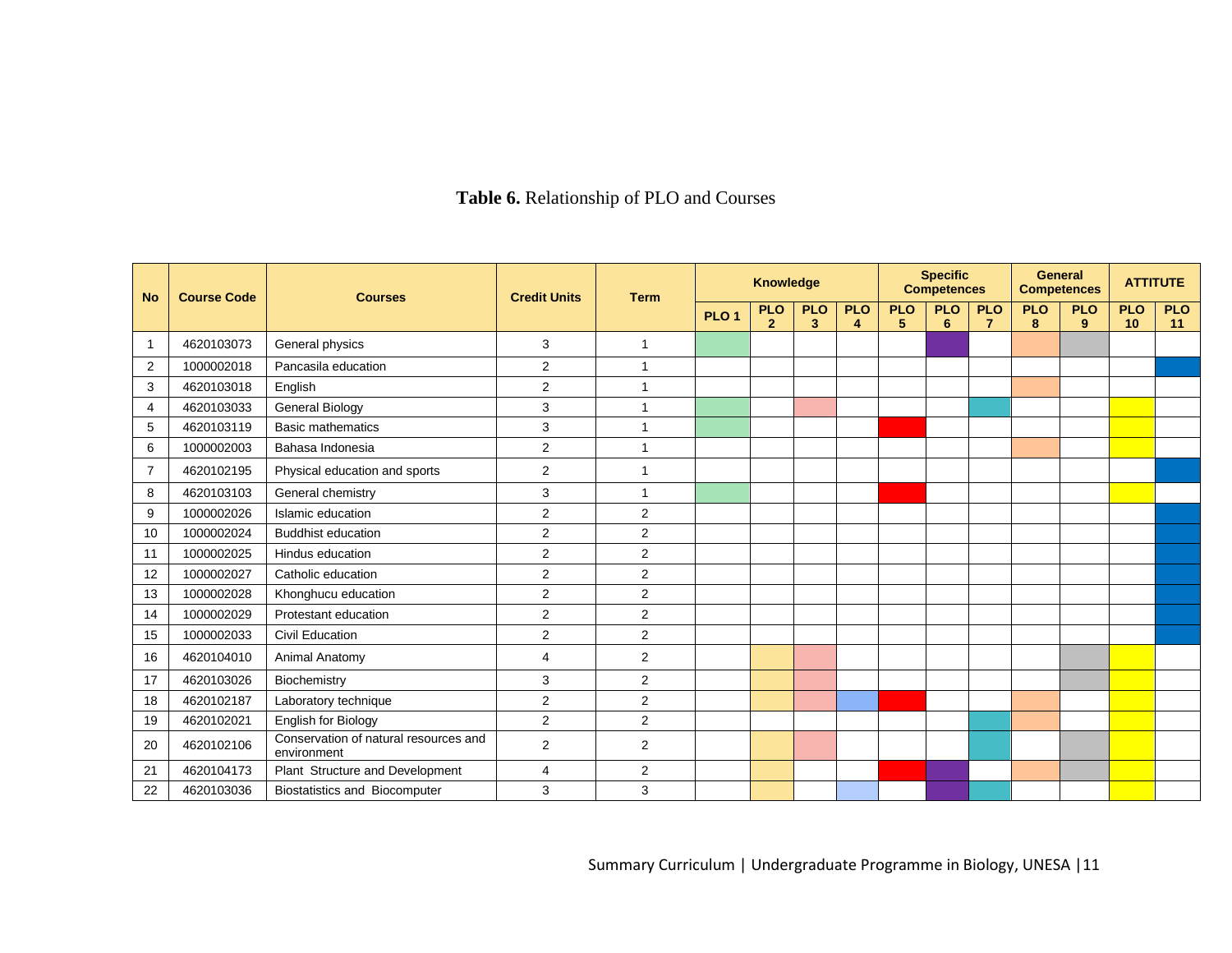| <b>No</b> | <b>Course Code</b> | <b>Courses</b>                     | <b>Credit Units</b> | <b>Term</b>    | <b>Knowledge</b> |                              |                            |                 |                 |                 |                              |                 | <b>Specific</b><br><b>Competences</b> |                  | <b>General</b><br><b>Competences</b> |  | <b>ATTITUTE</b> |  |
|-----------|--------------------|------------------------------------|---------------------|----------------|------------------|------------------------------|----------------------------|-----------------|-----------------|-----------------|------------------------------|-----------------|---------------------------------------|------------------|--------------------------------------|--|-----------------|--|
|           |                    |                                    |                     |                | PLO <sub>1</sub> | <b>PLO</b><br>$\overline{2}$ | <b>PLO</b><br>$\mathbf{3}$ | <b>PLO</b><br>4 | <b>PLO</b><br>5 | <b>PLO</b><br>6 | <b>PLO</b><br>$\overline{7}$ | <b>PLO</b><br>8 | <b>PLO</b><br>9                       | <b>PLO</b><br>10 | <b>PLO</b><br>11                     |  |                 |  |
| 23        | 4620104076         | Plant Physiology                   | 4                   | 3              |                  |                              |                            |                 |                 |                 |                              |                 |                                       |                  |                                      |  |                 |  |
| 24        | 4620103127         | Microbiology                       | 3                   | 3              |                  |                              |                            |                 |                 |                 |                              |                 |                                       |                  |                                      |  |                 |  |
| 25        | 4620104161         | <b>Animal Systematics</b>          | $\overline{4}$      | 3              |                  |                              |                            |                 |                 |                 |                              |                 |                                       |                  |                                      |  |                 |  |
| 26        | 4620104163         | Plant Systematics                  | $\overline{4}$      | 3              |                  |                              |                            |                 |                 |                 |                              |                 |                                       |                  |                                      |  |                 |  |
| 27        | 1000002011         | Basic social and culture           | $\overline{2}$      | 3              |                  |                              |                            |                 |                 |                 |                              |                 |                                       |                  |                                      |  |                 |  |
| 28        | 4620102192         | Entrepreneurship                   | $\overline{c}$      | 3              |                  |                              |                            |                 |                 |                 |                              |                 |                                       |                  |                                      |  |                 |  |
| 29        | 4620102030         | Cell Biology                       | $\overline{2}$      | $\overline{4}$ |                  |                              |                            |                 |                 |                 |                              |                 |                                       |                  |                                      |  |                 |  |
| 30        | 4620104044         | Ecology                            | $\overline{4}$      | 4              |                  |                              |                            |                 |                 |                 |                              |                 |                                       |                  |                                      |  |                 |  |
| 31        | 4620104074         | Animal physiology                  | 4                   | 4              |                  |                              |                            |                 |                 |                 |                              |                 |                                       |                  |                                      |  |                 |  |
| 32        | 4620104081         | Genetics                           | $\overline{4}$      | 4              |                  |                              |                            |                 |                 |                 |                              |                 |                                       |                  |                                      |  |                 |  |
| 33        | 4620103108         | <b>Tissue Culture</b>              | 3                   | 4              |                  |                              |                            |                 |                 |                 |                              |                 |                                       |                  |                                      |  |                 |  |
| 34        | 4620102068         | Philosophy of science              | $\overline{2}$      | 4              |                  |                              |                            |                 |                 |                 |                              |                 |                                       |                  |                                      |  |                 |  |
| 35        | 4620103117         | <b>Quality Control Management</b>  | 3                   | 4              |                  |                              |                            |                 |                 |                 |                              |                 |                                       |                  |                                      |  |                 |  |
| 36        | 4620102028         | Molecular Biology                  | $\overline{c}$      | 5              |                  |                              |                            |                 |                 |                 |                              |                 |                                       |                  |                                      |  |                 |  |
| 37        | 4620103041         | Ecophysiology                      | 3                   | 5              |                  |                              |                            |                 |                 |                 |                              |                 |                                       |                  |                                      |  |                 |  |
| 38        | 4620102064         | Evolution                          | 2                   | 5              |                  |                              |                            |                 |                 |                 |                              |                 |                                       |                  |                                      |  |                 |  |
| 39        | 4620102099         | Advanced entrepreneurships         | 2                   | 5              |                  |                              |                            |                 |                 |                 |                              |                 |                                       |                  |                                      |  |                 |  |
| 40        | 4620103124         | Methodology of biological research | $\overline{2}$      | 5              |                  |                              |                            |                 |                 |                 |                              |                 |                                       |                  |                                      |  |                 |  |
| 41        | 4620102134         | Microtechnique                     | $\overline{2}$      | 5              |                  |                              |                            |                 |                 |                 |                              |                 |                                       |                  |                                      |  |                 |  |
| 42        | 4620102037         | Biotechnology                      | $\overline{2}$      | 5              |                  |                              |                            |                 |                 |                 |                              |                 |                                       |                  |                                      |  |                 |  |
| 43        | 4620102003         | Algology                           | $\overline{c}$      | 5              |                  |                              |                            |                 |                 |                 |                              |                 |                                       |                  |                                      |  |                 |  |
| 44        | 4620102022         | Bacteriology                       | $\overline{c}$      | 5              |                  |                              |                            |                 |                 |                 |                              |                 |                                       |                  |                                      |  |                 |  |
| 45        | 4620103049         | Ocean Ecology                      | 3                   | 5              |                  |                              |                            |                 |                 |                 |                              |                 |                                       |                  |                                      |  |                 |  |
| 46        | 4620102054         | Ecotoxicology                      | $\overline{2}$      | 5              |                  |                              |                            |                 |                 |                 |                              |                 |                                       |                  |                                      |  |                 |  |
| 47        | 4620102059         | Plant Embryology                   | $\overline{2}$      | 5              |                  |                              |                            |                 |                 |                 |                              |                 |                                       |                  |                                      |  |                 |  |
| 48        | 4620102060         | Endocrinology                      | $\overline{2}$      | 5              |                  |                              |                            |                 |                 |                 |                              |                 |                                       |                  |                                      |  |                 |  |
| 49        | 4620102066         | Pharmacognosy                      | $\overline{2}$      | 5              |                  |                              |                            |                 |                 |                 |                              |                 |                                       |                  |                                      |  |                 |  |
| 50        | 4620102077         | Phytogeography                     | $\overline{2}$      | 5              |                  |                              |                            |                 |                 |                 |                              |                 |                                       |                  |                                      |  |                 |  |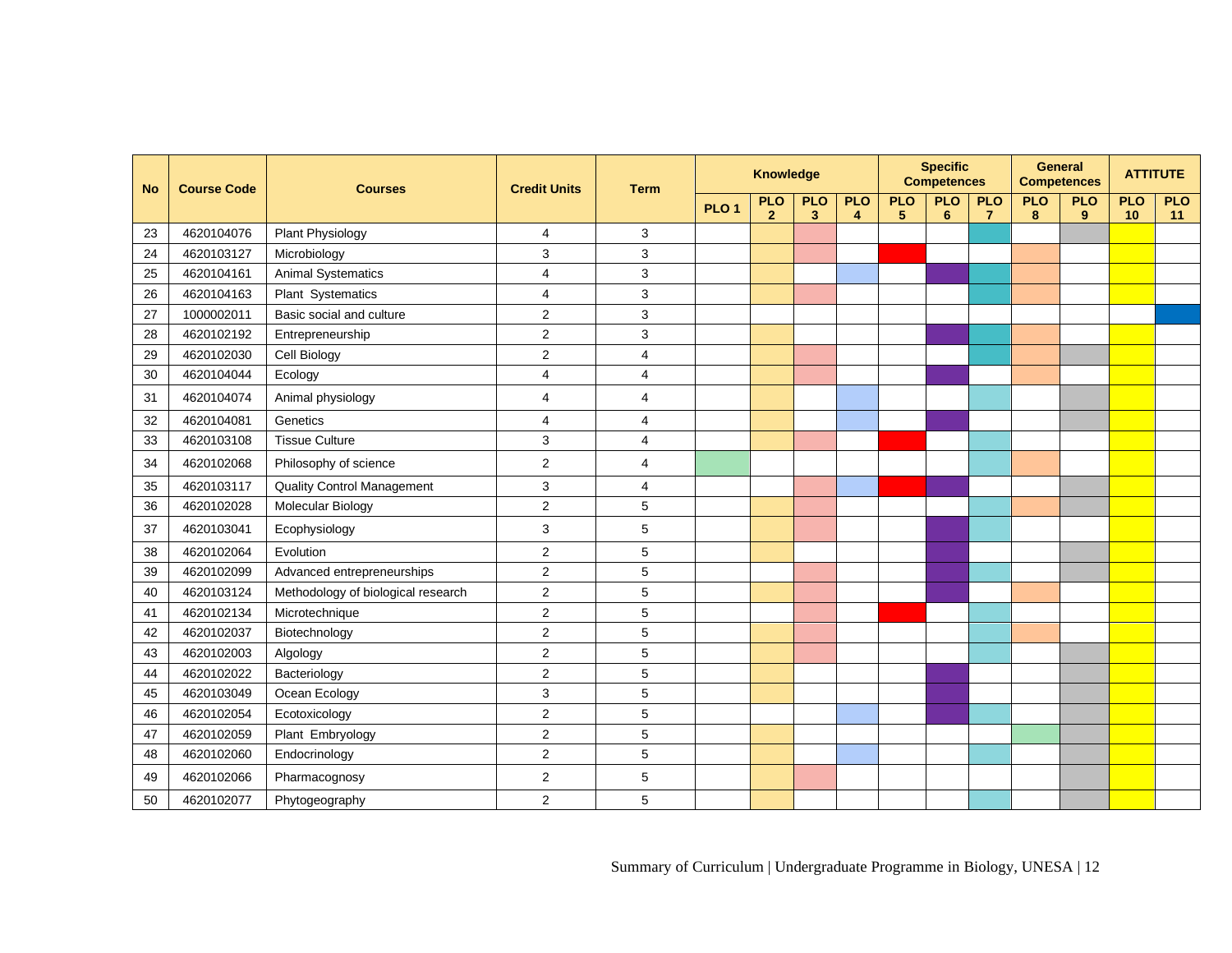| <b>No</b> | <b>Course Code</b> | <b>Courses</b>                             | <b>Credit Units</b> | <b>Specific</b><br><b>Knowledge</b><br><b>Competences</b> |                  |                            |                            |                 | <b>General</b><br><b>Competences</b><br><b>Term</b> |                              |                 |                 |                 |                  | <b>ATTITUTE</b>  |  |
|-----------|--------------------|--------------------------------------------|---------------------|-----------------------------------------------------------|------------------|----------------------------|----------------------------|-----------------|-----------------------------------------------------|------------------------------|-----------------|-----------------|-----------------|------------------|------------------|--|
|           |                    |                                            |                     |                                                           | PLO <sub>1</sub> | <b>PLO</b><br>$\mathbf{2}$ | <b>PLO</b><br>$\mathbf{3}$ | <b>PLO</b><br>4 | <b>PLO</b><br>5                                     | <b>PLO</b><br>$6\phantom{1}$ | <b>PLO</b><br>7 | <b>PLO</b><br>8 | <b>PLO</b><br>9 | <b>PLO</b><br>10 | <b>PLO</b><br>11 |  |
| 51        | 4620102078         | Phytohormone                               | $\overline{2}$      | 5                                                         |                  |                            |                            |                 |                                                     |                              |                 |                 |                 |                  |                  |  |
| 52        | 4620102083         | Population genetics                        | $\overline{2}$      | 5                                                         |                  |                            |                            |                 |                                                     |                              |                 |                 |                 |                  |                  |  |
| 53        | 4620102092         | Nutrient science                           | $\overline{2}$      | 5                                                         |                  |                            |                            |                 |                                                     |                              |                 |                 |                 |                  |                  |  |
| 54        | 4620102094         | Immunology                                 | $\overline{2}$      | 5                                                         |                  |                            |                            |                 |                                                     |                              |                 |                 |                 |                  |                  |  |
| 55        | 4620102112         | Limnology                                  | $\overline{2}$      | 5                                                         |                  |                            |                            |                 |                                                     |                              |                 |                 |                 |                  |                  |  |
| 56        | 4620102153         | Planktonology                              | $\overline{2}$      | 5                                                         |                  |                            |                            |                 |                                                     |                              |                 |                 |                 |                  |                  |  |
| 57        | 4620102156         | Protozoology                               | $\overline{c}$      | 5                                                         |                  |                            |                            |                 |                                                     |                              |                 |                 |                 |                  |                  |  |
| 58        | 4620102158         | Animal reproduction                        | $\overline{2}$      | 5                                                         |                  |                            |                            |                 |                                                     |                              |                 |                 |                 |                  |                  |  |
| 59        | 4620102162         | Microbial systematics                      | $\overline{c}$      | 5                                                         |                  |                            |                            |                 |                                                     |                              |                 |                 |                 |                  |                  |  |
| 60        | 4620102191         | Zoogeography                               | $\overline{c}$      | 5                                                         |                  |                            |                            |                 |                                                     |                              |                 |                 |                 |                  |                  |  |
| 61        | 4620102007         | Analysis of environmental impact           | $\overline{2}$      | 6                                                         |                  |                            |                            |                 |                                                     |                              |                 |                 |                 |                  |                  |  |
| 62        | 4620102148         | Environment tal science                    | $\overline{2}$      | 5                                                         |                  |                            |                            |                 |                                                     |                              |                 |                 |                 |                  |                  |  |
| 63        | 4620102159         | Seminary                                   | $\overline{2}$      | 6                                                         |                  |                            |                            |                 |                                                     |                              |                 |                 |                 |                  |                  |  |
| 64        | 4620102023         | Bio exploration                            | $\overline{2}$      | 6                                                         |                  |                            |                            |                 |                                                     |                              |                 |                 |                 |                  |                  |  |
| 65        | 4620102032         | <b>Applied Biology</b>                     | $\overline{2}$      | 6                                                         |                  |                            |                            |                 |                                                     |                              |                 |                 |                 |                  |                  |  |
| 66        | 4620102186         | Analysis technique of molecular<br>biology | $\overline{2}$      | 6                                                         |                  |                            |                            |                 |                                                     |                              |                 |                 |                 |                  |                  |  |
| 67        | 4620103154         | Practice of field work                     | 3                   | 6                                                         |                  |                            |                            |                 |                                                     |                              |                 |                 |                 |                  |                  |  |
| 68        | 4620102038         | Cultivation of water biota                 | $\overline{2}$      | 6                                                         |                  |                            |                            |                 |                                                     |                              |                 |                 |                 |                  |                  |  |
| 69        | 4620102061         | Entomology                                 | 2                   | 6                                                         |                  |                            |                            |                 |                                                     |                              |                 |                 |                 |                  |                  |  |
| 70        | 4620102062         | Ethnobotany                                | $\overline{2}$      | 6                                                         |                  |                            |                            |                 |                                                     |                              |                 |                 |                 |                  |                  |  |
| 71        | 4620102125         | Mycology                                   | $\overline{2}$      | 6                                                         |                  |                            |                            |                 |                                                     |                              |                 |                 |                 |                  |                  |  |
| 72        | 4620102136         | Plant Morphogenesis                        | $\overline{c}$      | 6                                                         |                  |                            |                            |                 |                                                     |                              |                 |                 |                 |                  |                  |  |
| 73        | 4620102144         | Waste Management                           | $\overline{c}$      | 6                                                         |                  |                            |                            |                 |                                                     |                              |                 |                 |                 |                  |                  |  |
| 74        | 4620102029         | Food biology                               | $\overline{2}$      | 6                                                         |                  |                            |                            |                 |                                                     |                              |                 |                 |                 |                  |                  |  |
| 75        | 4620102050         | Social Ecology                             | $\overline{2}$      | 6                                                         |                  |                            |                            |                 |                                                     |                              |                 |                 |                 |                  |                  |  |
| 76        | 4620102051         | Soil ecology                               | $\overline{2}$      | 6                                                         |                  |                            |                            |                 |                                                     |                              |                 |                 |                 |                  |                  |  |
| 77        | 4620102063         | Ethology                                   | $\overline{2}$      | 6                                                         |                  |                            |                            |                 |                                                     |                              |                 |                 |                 |                  |                  |  |
| 78        | 4620102075         | Comparative physiology                     | $\overline{2}$      | 6                                                         |                  |                            |                            |                 |                                                     |                              |                 |                 |                 |                  |                  |  |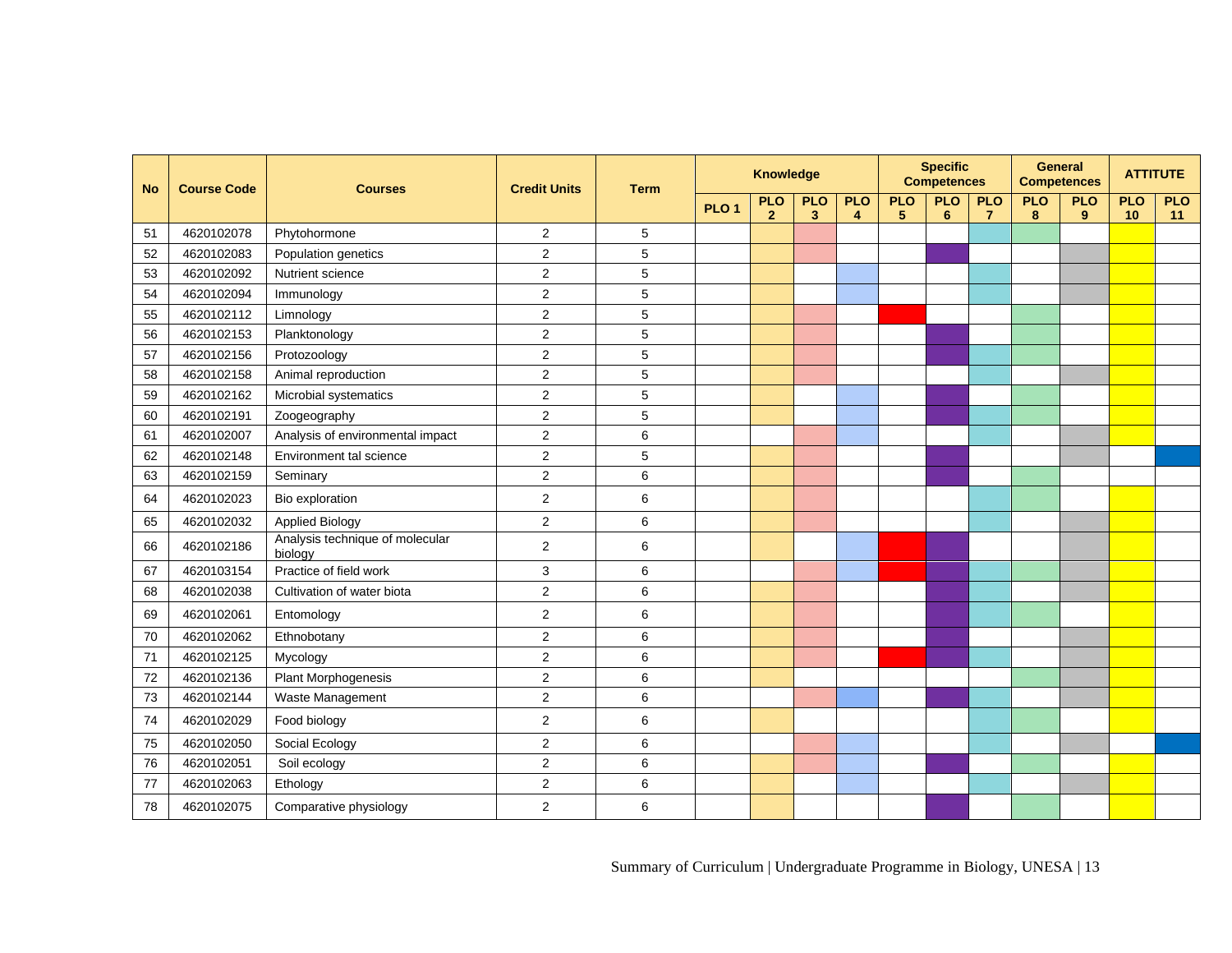| <b>No</b> | <b>Course Code</b> | <b>Courses</b>                  | <b>Credit Units</b> | <b>Specific</b><br><b>General</b><br><b>Knowledge</b><br><b>Competences</b><br><b>Competences</b><br><b>Term</b> |                  |                              |                              |                                    |                 |                 |                              |                 |                 |                  |                  | <b>ATTITUTE</b> |
|-----------|--------------------|---------------------------------|---------------------|------------------------------------------------------------------------------------------------------------------|------------------|------------------------------|------------------------------|------------------------------------|-----------------|-----------------|------------------------------|-----------------|-----------------|------------------|------------------|-----------------|
|           |                    |                                 |                     |                                                                                                                  | PLO <sub>1</sub> | <b>PLO</b><br>$\overline{2}$ | <b>PLO</b><br>$\overline{3}$ | <b>PLO</b><br>$\blacktriangleleft$ | <b>PLO</b><br>5 | <b>PLO</b><br>6 | <b>PLO</b><br>$\overline{7}$ | <b>PLO</b><br>8 | <b>PLO</b><br>9 | <b>PLO</b><br>10 | <b>PLO</b><br>11 |                 |
| 79        | 4620102084         | Applied genetics                | $\overline{2}$      | 6                                                                                                                |                  |                              |                              |                                    |                 |                 |                              |                 |                 |                  |                  |                 |
| 80        | 4620102085         | Plant pests and diseases        | $\mathbf{2}$        | 6                                                                                                                |                  |                              |                              |                                    |                 |                 |                              |                 |                 |                  |                  |                 |
| 81        | 4620102088         | Histology                       | $\overline{2}$      | 6                                                                                                                |                  |                              |                              |                                    |                 |                 |                              |                 |                 |                  |                  |                 |
| 82        | 4620102114         | Malacology                      | $\mathbf{2}$        | 6                                                                                                                |                  |                              |                              |                                    |                 |                 |                              |                 |                 |                  |                  |                 |
| 83        | 4620102115         | Memology                        | $\overline{2}$      | 6                                                                                                                |                  |                              |                              |                                    |                 |                 |                              |                 |                 |                  |                  |                 |
| 84        | 4620102131         | <b>Health Microbiology</b>      | 2                   | 6                                                                                                                |                  |                              |                              |                                    |                 |                 |                              |                 |                 |                  |                  |                 |
| 85        | 4620102132         | <b>Environmental Micro</b>      | 2                   | 6                                                                                                                |                  |                              |                              |                                    |                 |                 |                              |                 |                 |                  |                  |                 |
| 86        | 4620102009         | Human anatomy and physiology    | 2                   | 6                                                                                                                |                  |                              |                              |                                    |                 |                 |                              |                 |                 |                  |                  |                 |
| 87        | 4620102138         | Oncology                        | $\overline{2}$      | 6                                                                                                                |                  |                              |                              |                                    |                 |                 |                              |                 |                 |                  |                  |                 |
| 88        | 4620102139         | Ornithology                     | 2                   | 6                                                                                                                |                  |                              |                              |                                    |                 |                 |                              |                 |                 |                  |                  |                 |
| 89        | 4620102146         | Management of natural resources | $\overline{2}$      | 6                                                                                                                |                  |                              |                              |                                    |                 |                 |                              |                 |                 |                  |                  |                 |
| 90        | 4620102179         | Numerical taxonomy              | 2                   | 6                                                                                                                |                  |                              |                              |                                    |                 |                 |                              |                 |                 |                  |                  |                 |
| 91        | 4620102190         | Virology                        | 2                   | 6                                                                                                                |                  |                              |                              |                                    |                 |                 |                              |                 |                 |                  |                  |                 |
| 92        | 4620103194         | Community service               | 3                   | $\overline{7}$                                                                                                   |                  |                              |                              |                                    |                 |                 |                              |                 |                 |                  |                  |                 |
| 93        | 4620106164         | Thesis                          | 6                   | $\overline{7}$                                                                                                   |                  |                              |                              |                                    |                 |                 |                              |                 |                 |                  |                  |                 |
| 94        | 4620102082         | Microbial genetics              | $\overline{2}$      | $\overline{7}$                                                                                                   |                  |                              |                              |                                    |                 |                 |                              |                 |                 |                  |                  |                 |
| 95        | 4620102090         | Horticulture and food plants    | 2                   | $\overline{7}$                                                                                                   |                  |                              |                              |                                    |                 |                 |                              |                 |                 |                  |                  |                 |
| 96        | 4620102116         | Management of natural resources | 2                   | $\overline{7}$                                                                                                   |                  |                              |                              |                                    |                 |                 |                              |                 |                 |                  |                  |                 |
| 97        | 4620102130         | Industrial microbiology         | $\overline{2}$      | $\overline{7}$                                                                                                   |                  |                              |                              |                                    |                 |                 |                              |                 |                 |                  |                  |                 |
| 98        | 4620102140         | Parasitology                    | $\mathbf{2}$        | $\overline{7}$                                                                                                   |                  |                              |                              |                                    |                 |                 |                              |                 |                 |                  |                  |                 |
| 99        | 4620102079         | Phytopathology                  | 2                   | $\overline{7}$                                                                                                   |                  |                              |                              |                                    |                 |                 |                              |                 |                 |                  |                  |                 |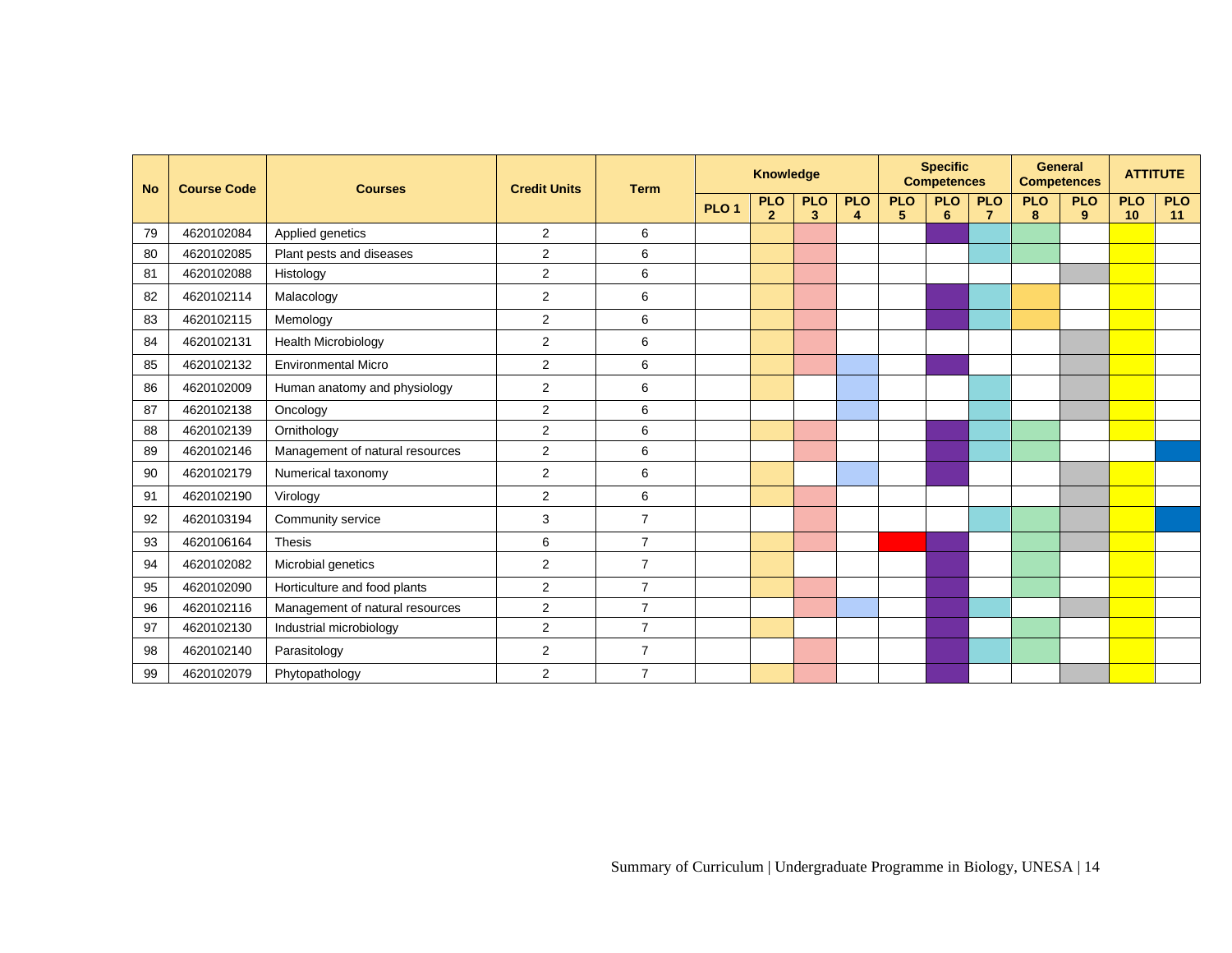|                |             | <b>Term I</b>                    |                       | <b>Term II</b>          |                                     |                                                      |                       |  |  |  |  |  |
|----------------|-------------|----------------------------------|-----------------------|-------------------------|-------------------------------------|------------------------------------------------------|-----------------------|--|--|--|--|--|
| N <sub>o</sub> | Course code | Course name                      | <b>Credit</b><br>unit | N <sub>o</sub>          | Course code                         | Course name                                          | <b>Credit</b><br>unit |  |  |  |  |  |
| 1              | 1000002033  | Pancasila Education              | 2                     | 1                       | 1000002026                          | Religion                                             | 2                     |  |  |  |  |  |
| $\overline{2}$ | 1000002003  | Bahasa Indonesia                 | 2                     | $\overline{2}$          | 1000002033                          | Civic Education                                      | $\overline{2}$        |  |  |  |  |  |
| 3              | 4620103033  | General Biology*                 | 3                     | 3                       | 4620102021                          | <b>English for Biology</b>                           | $\overline{2}$        |  |  |  |  |  |
| 4              | 4620103103  | General Chemistry*               | 3                     | $\overline{4}$          | 4620104173                          | <b>Plant Structure</b><br>development*               | 4                     |  |  |  |  |  |
| 5              | 4620103073  | General Physics*                 | 3                     | 5                       | 4620102187<br>Laboratory technique* |                                                      | $\overline{2}$        |  |  |  |  |  |
| 6              | 4620103119  | <b>Basic Mathematics</b>         | 3                     | 6                       | 4620103026                          | Biochemistry*                                        | 3                     |  |  |  |  |  |
| 7              | 4620103018  | English                          | 3                     | 7                       | 4620104010                          | Animal Anatomy*                                      | 4                     |  |  |  |  |  |
| 8              | 4620103119  | Physical education and<br>sports | $\overline{2}$        | 8                       | 4620102106                          | Conservation of natural<br>resources and environment | $\mathfrak{p}$        |  |  |  |  |  |
|                |             |                                  | 21                    |                         |                                     |                                                      | 21                    |  |  |  |  |  |
|                |             | Total credit                     | (33, 39)              | Total credit<br>(33.39) |                                     |                                                      |                       |  |  |  |  |  |
|                |             |                                  | ECTS)                 |                         |                                     |                                                      | ECTS)                 |  |  |  |  |  |

### **Table 7. List of Courses available in Undergraduate Programme in Biology (UPB) FMNS UNESA A. Compulsory Courses**

\*) integrated with practicum

| <b>Term III</b> |             |                                  |                | <b>Term IV</b> |             |                                      |                |
|-----------------|-------------|----------------------------------|----------------|----------------|-------------|--------------------------------------|----------------|
| <b>No</b>       | Course code | Course name                      | Credit<br>unit | N <sub>o</sub> | Course code | Course name                          | Credit<br>unit |
|                 | 4620103036  | Biostatistics and<br>Biocomputer | 3              | $\mathbf{1}$   | 4620102030  | Cell Biology                         | $\overline{2}$ |
| $\overline{2}$  | 4620104076  | Plant physiology*                | 4              | 2              | 4620104044  | $Ecology*$                           | 4              |
| 3               | 4620103127  | Microbiology*                    | 3              | 3              | 4620104074  | Animal physiology*                   | 4              |
| 4               | 4620104161  | Animal systematics*              | 4              | 4              | 4620104081  | Genetics*                            | 4              |
| 5               | 4620104163  | Plant systematics*               | 4              | 5              | 4620103108  | Tissue culture*                      | 3              |
| 6               | 1000002011  | Basic social and culture         | $\mathfrak{D}$ | 6              | 4620102068  | Philosophy of science                | $\mathfrak{D}$ |
| 7               | 4620102192  | Entrepreneurship                 | $\overline{2}$ | 7              | 4620103117  | <b>Quality Control</b><br>Management | 3              |
| Total credit    |             |                                  | 22             | Total credit   |             |                                      | 22             |
|                 |             |                                  | (34,98         |                |             |                                      | 34,98          |
|                 |             | ECTS)                            | ECTS)          |                |             |                                      |                |

\*) integrated with practicum

| <b>Term V</b>  |             |                                       |                       | <b>Term VI</b> |             |                                            |                       |
|----------------|-------------|---------------------------------------|-----------------------|----------------|-------------|--------------------------------------------|-----------------------|
| N <sub>0</sub> | Course code | Course name                           | <b>Credit</b><br>unit | N <sub>o</sub> | Course code | Course name                                | <b>Credit</b><br>unit |
| 1              | 4620102028  | Molecular Biology                     | 2                     | 1              | 4620102023  | Bio exploration                            | 2                     |
| 2              | 4620102037  | Biotechnology                         | 2                     | 2              | 4620102032  | Applied biology                            | 2                     |
| 3              | 4620102064  | Evolution                             | $\overline{2}$        | 3              | 4620102186  | Analysis technique of<br>molecular biology | $\mathfrak{D}$        |
| 4              | 4620103124  | Methodology of biological<br>research | 3                     | 4              | 4620103154  | Practice of field work                     | 3                     |
| 5              | 4620102134  | Microtechnique                        | $\overline{2}$        | 5              | 4620102159  | Seminary                                   | 2                     |
| 6              | 4620102099  | Advanced<br>enterpreneurships         | 2                     | 6              |             | Electives                                  | $\overline{2}$        |
| 7              | 4620103041  | Ecophysiology                         | 3                     | 7              |             | Electives                                  | 2                     |
| 8              |             | Electives                             | $\overline{2}$        | 8              |             | Electives                                  | 2                     |
| 9              |             | Electives                             | 2                     |                |             |                                            |                       |
| 10             |             | Electives                             | $\overline{2}$        |                |             |                                            |                       |
| Total credit   |             |                                       | 22                    | Total credit   |             | 17(27,03                                   |                       |